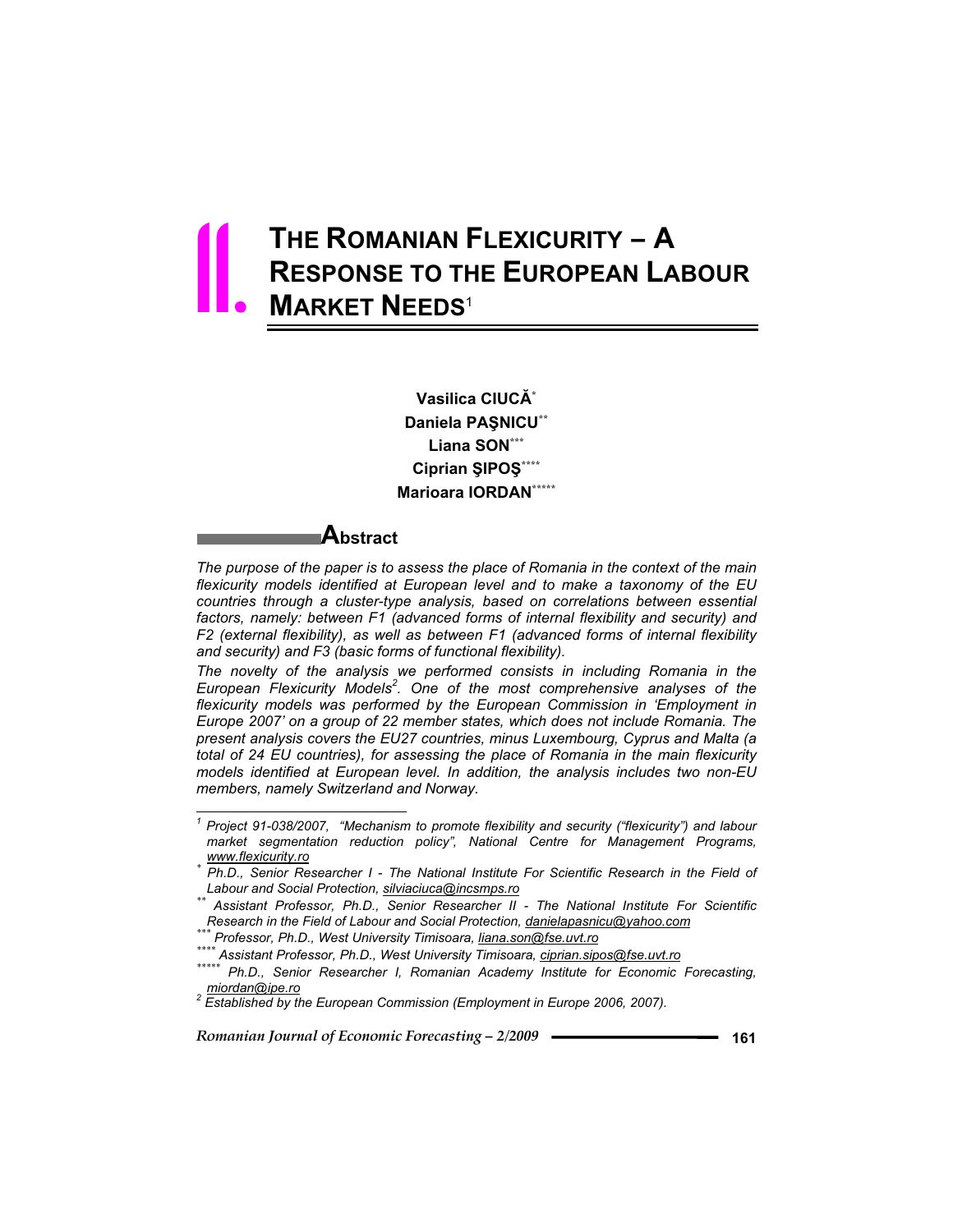*The results indicate that within the European flexicurity models Romania falls into the*  large group of Central and Eastern European Model, with a low level of security and *internal and functional flexibility.* 

**Keywords:** flexicurity, employment security, social security, labour market flexibility, internal flexibility, external flexibility, functional flexibility, flexicurity models

**JEL Classification**: J00, J20, J40, J50

# **Introduction - Flexicurity, as a reply to globalisation and demographic changes**

For decades, the Europeans' ways of living and working has undergone numerous changes. The competitive pressures, the development of new products and services, the evolution of structural changes have intensified. New economies appear which find new markets for their products and represent new markets for the European Union as well. This creates major challenges to the enterprises and employees in Europe. Acquiring new qualifications becomes very important and the number of employees who perform various tasks during their active life and work for various employers is increasing.

Four important factors can be emphasised: the fast pace of European and international economic integration; the fast development of the new technologies, especially in the field of information and communication; the European society's demographic ageing, together with a relatively low average employment rate and a high level of long-term unemployment, which jeopardises the support to social protection systems; and the development of labour market segmentation in several countries, in which insiders coexist with outsiders.

In order to achieve the Lisbon objectives regarding more and better jobs, employees and employers, unions and owners, organisations and governments, national economies and regional trading blocs face new challenges: on the one hand, the development of a strong demand for rendering the labour markets, employment and labour organisation more flexible at a superior level, and on the other hand, a firm demand for ensuring the employees' security, especially of those in uncertain, precarious situation (marginalised on the labour market or unemployed). The labour market reply to these new challenges induced by the globalisation and the demographic ageing process is comprised in a relatively new concept: *flexicurity*. The political concept, through which the European Union proposes to adapt the European labour market to the new challenges, was imported from English, where it results from the combination of two terms that reflect fundamental needs on the labour market, namely *flexibility* and *security*. The integrated concept of *flexicurity* would be a means to "reconcile" on the labour market the two elements, intrinsically related to the fast changes which the companies and employees must face in the middle of the globalisation process. Vladimir Spidla<sup>3</sup> in the speech launching the Report on flexicurity states that: *"If Europe is to face seriously and efficiently the challenges of globalisation* 

*<sup>3</sup> The European Commissioner for social affairs published simultaneously with the Report on social inclusion a Report on "flexicurity", 2005.*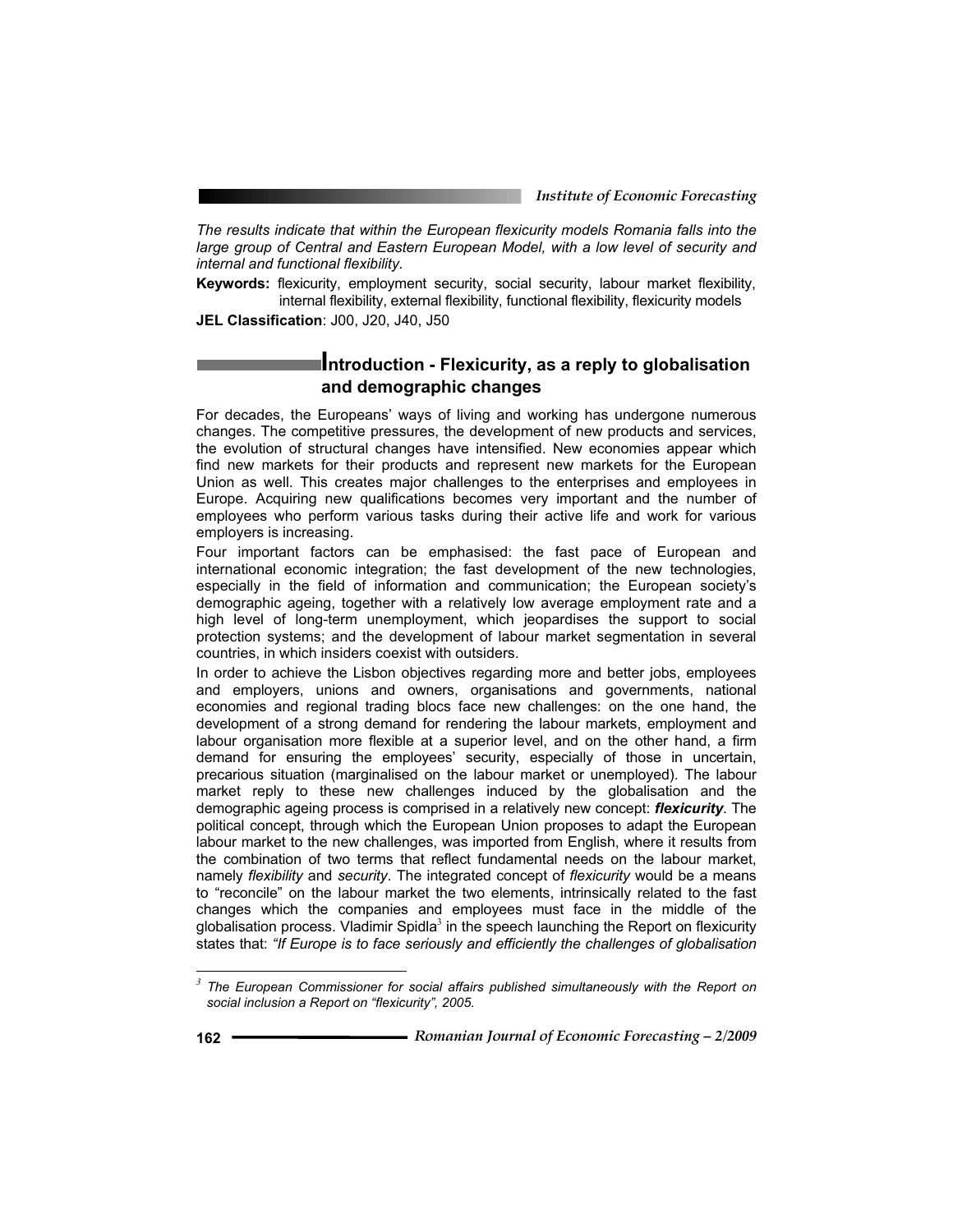*and those of a workforce that is decreasing rapidly, flexicurity must be a main concern. Employees must be able to move easily and confidently from one job to another*".

# **1. Definitions of flexicurity**

The concept of "flexicurity" is primarily based on the idea that the two dimensions of flexibility and security are not contradictory, but mutually supportive, particularly in the context of the new challenges. It aims at enhancing, simultaneously, the flexibility and security dimensions of the labour market, by exploring synergies between different policies and institutions. Even if reference is often made to the Danish labour market model, because it has been a successful one, the term flexicurity is not originally a Danish one. Flexicurity was first coined in the Netherlands<sup>4</sup> in the context of the labour low reform of 1999, the "Flexibility and Security Act". Adriaansens defines the concept as a progress from *"job security"* to *"the individual's capacity to become employed and keep the job"*, practically from job security to employment security.

Because the concept is relatively new, the relevant literature is still developing and there is neither only one definition of the concept which is yet universally accepted nor methods for the quantitative characterisation thereof.

The term flexicurity is found in the literature with several definitions, partially overlapping:

- a) flexicurity as "political strategy" (Wilthagen and Rogowski, 2002) and a more comprehensive version (Wilthagen and Tros, 2004);
- b) flexicurity as "social protection" and "deregulation policy" (Keller and Seifert (2004), Klammer (2004, 2005);
- c) flexicurity by analogy with the Prague spring motto of "socialism with a human face" *(metaphoric definition),* flexicurity as "analytical concept" (*instrumental definition* reflecting both *the neo-liberal and the unions' points of view*); (Tangian Andranik, 2006)<sup>5</sup>;
- d) flexicurity as "balancing flexibility and security", (Cazes and Nesporova, 2003);
- e) flexicurity based on the "Danish golden triangle" of P. Kongsoj Madsen;
- f) flexicurity as "operational concept", (European Commission, 2007).

Since the purpose of our analysis is taxonomy of the EU countries (Romania included) within the European flexicurity models, we will focus on the two definitions as instruments to analyse the dimensions of flexibility and security: a more comprehensive version of Wilthagen and Tros (2004) and flexicurity as "operational concept" (European Commission, 2007).

In the first definition, four sub-dimensions are identified for the "flexibility" dimension and four sub-dimensions for the "security" dimension (Wilthagen and Tros, 2004).

Romanian Journal of Economic Forecasting – 2/2009 **- <u>Conservent</u> 163** 

*<sup>4</sup> Prof. Hans Adriaansens with the occasion of speeches and interviews.*

*<sup>5</sup> Tangian Andranik (2006) European flexicurity: concepts (operational definitions), methodology (monitoring instruments), and policies (consistent implementations) 1 WSI-Diskussionspapier Nr. 148 October 2006.*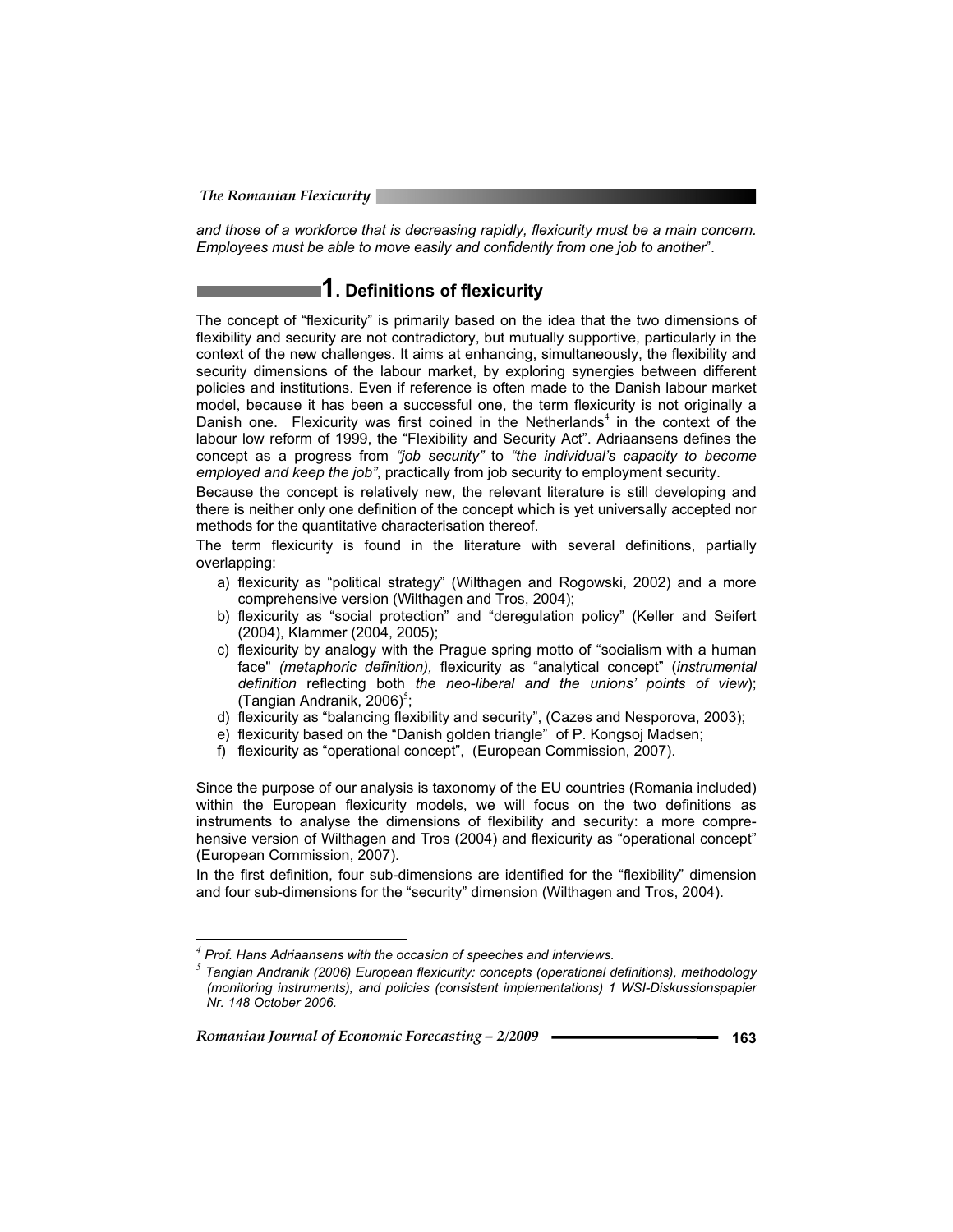# **Dimensions<sup>6</sup> of flexibility**

**External numerical flexibility** is the employers' capability to adjust the employment volume to the current needs. Mainly, this is given by the ease/difficulty in employment and dismissal and by the extent to which limited contracts can be used.

**Internal numerical flexibility** expresses the employers' capability to change the used amount of labour factor within the firm, without resorting to new employment (for instance, by changing the number and distribution of man-hours, by introducing time counter systems).

**Functional flexibility** is the ease/difficulty in changing labour organisation within a company by rotating positions, giving employees multiple tasks, etc.

**Wage flexibility** reflects the capacity to adjust the basic and supplementary payment according to individual performances and the company's economic status.

#### **Dimensions of security**

In the specialised literature, several aspects of security on the labour market are presented. Guy Standing enumerates seven types of security. Wilthagen, Tros and Lieshout reduce them to the following four types of security<sup>7</sup>:

**Job security** represents the employees' protection against dismissals and major changes in the working conditions (the main subject of the legislation regarding the employment protection) related to a specified job.

**Employment security** represents the fact of ensuring employment, but not necessarily with the same employer and providing equivalent jobs, corresponding to the individual qualifications and the previous working conditions. The professional insertion capacity can be increased by providing professional education and training opportunities.

**Income security** reflects the income protection level in case the paid work is discontinued. Guy Standing considers it, more generally, as income protection through the minimum wage mechanism, salary indexation, comprehensive social security, including progressive taxation, providing the elderly with commissions.

**Combined security** provides conciliation between paid work and other social responsibilities and obligations (the equilibrium between working time and spare time, between work and family, etc.).

Referring to the second definition, on the basis of analytical experience and proof the Commission and the Member States have reached a consensus on an operational concept of flexicurity, which comprises four components $8$ .

#### **Flexible and trustworthy contract agreements**

The idea is to help the unprotected workers, the "outsiders", who are already employed on short term or with irregular contracts or unemployed (many of them

*<sup>6</sup> Andranik Tangian introduces here a fifth aspect namely flexibility through outsourcing, which is the ease/difficulty in employing personnel without work contracts, but with commercial contracts. <sup>7</sup> Wilthagen, T. Tros, F., Lieshout, Harm van (2003).*

*<sup>8</sup> These four components were included in the January 2006 Annual Progress Report. The 2007 Joint Employment Report, Paper: "Towards Common Principles of Flexicurity: More and Better Jobs through Flexibility and Security", July 2007.*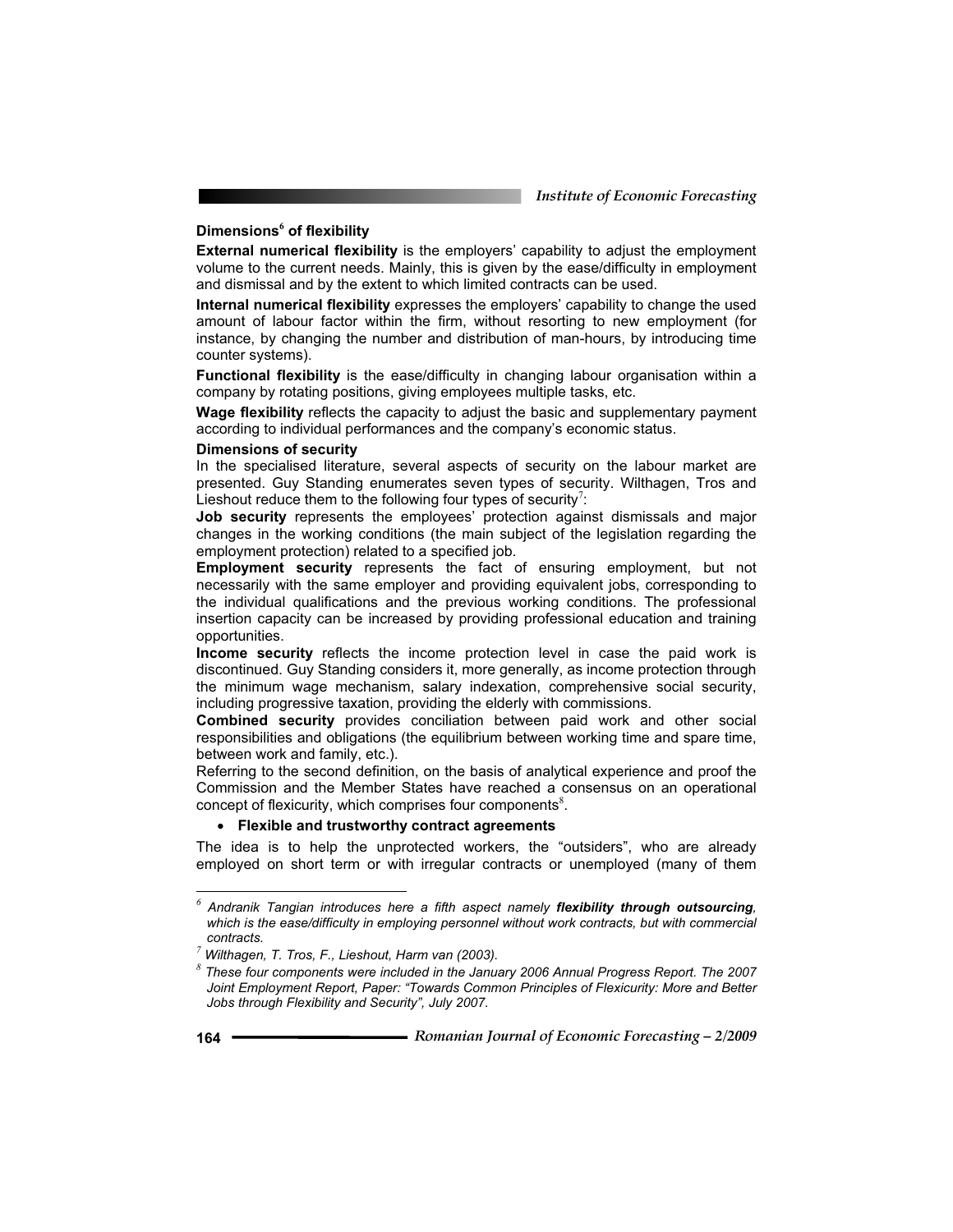being women, young persons and immigrants), find a job and obtain a stable contractual agreement. The modern labour organisations should promote labour satisfaction and, at the same time, make companies more competitive. Flexicurity also helps the "insiders", the protected workers, who are employed permanently with unlimited work contracts to prepare themselves, in time, for the change in job in the case of change in the economic conditions.

#### **Comprehensive life-long learning strategies**

Life-long learning is the insurance that all the European citizens have an opportunity for acquiring a high quality initial education, that they complete secondary studies, develop key competences and acquire new ones and improve their competences during their active life. It is also about ensuring that companies invest more in human capital and about allowing companies to develop competences.

#### **Active policies on an efficient labour market**

The active policies on the labour market help the unemployed return to work through employment services and labour market programmes, such as professional training and the creation of jobs. By implementing the active measures policies, such as an efficient support in finding a job and greater rewards for work, those looking for a job can be encouraged to find a new employer. The lectures on finding a job and the job clubs have proved to be the most efficient measures to help the unemployed find a job.

### **The modern social security systems**

It is important for the EU governments to provide adequate unemployment benefits that will act as a real help when people change their job and to provide health support if they become ill, as well as pensions when they retire from the active life. Childcare is another important issue, helping people combine work and private life and, thus, remain on the labour market.

**Flexicurity also involves an "aggregation" strategy,** which means that all the components should be considered together and simultaneously, not selectively.

We may conclude that flexicurity is a difficult concept to tackle analytically, largely due to its holistic nature. The dimensions of flexibility and security can be further subdivided into several subcomponents, requiring a considerable numbers of indicators. To our knowledge, there are two analyses of flexicurity regimes/systems: the first, made in Employment in Europe 2006, focuses exclusively on the external component of flexibility and does not consider other forms of flexibility and the second one, made in Employment in Europe 2007, which considers the internal and functional components of flexibility. The seventh active variables used in EIE 2007 will be presented in section 2.2 of the paper.

# **2. Integrating Romania into the European flexicurity models**

#### *2.1 Brief presentation of the context of the analysis*

In the past few years, the increased importance granted to flexicurity has been reflected in the ever higher interest in identifying flexicurity models compatible with the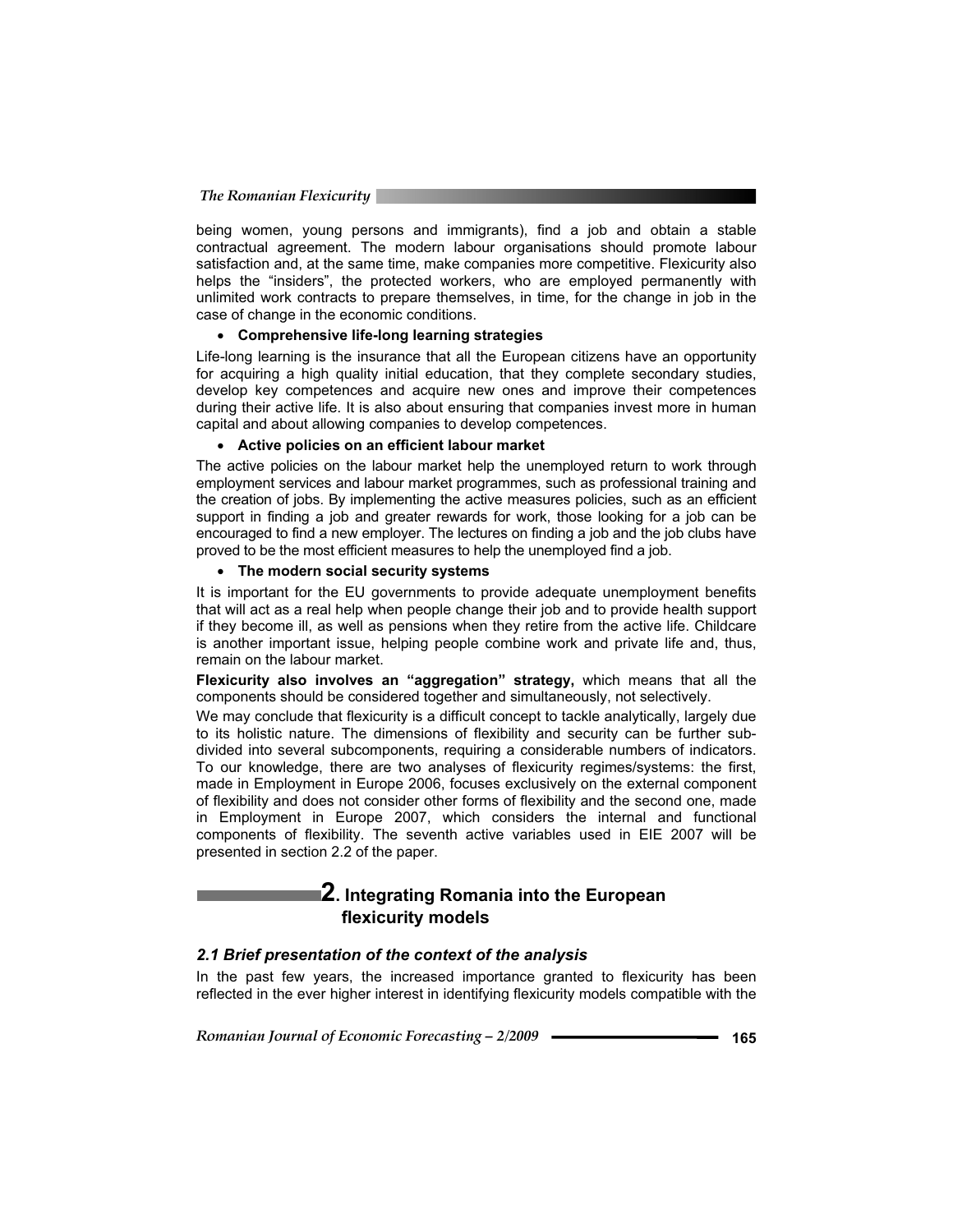EU countries, which capture the complexity of the elements on which action could be taken in order to improve the operation of labour markets.

As presented it in the first part, the flexicurity concept is defined on the basis of a considerable number of indicators which reflect the aspects of labour market flexibility and employment security. As a result, the studies performed in the EU countries capture various aspects which characterize the components of flexicurity, making a taxonomy of the countries within certain social models previously identified, starting from such an analysis within the  $EUI5<sup>9</sup>$ .

The European Commission Report "Employment in Europe 2006" clustered 18 EU Member States, including new member states, into five groups on the basis of flexicurity models:

- The Mediterranean model ( Spain, Portugal and Greece);
- The Continental model (France, Germany, Belgium, Austria);
- The Anglo-Saxon model (Ireland, the UK);
- The Nordic model (Denmark, Finland and Sweden, plus the Netherlands);
- The Eastern European model (Poland, Hungary, the Czech Republic and Slovakia and Italy).

One of the most comprehensive analyses of the flexicurity models is included in *Employment in Europe* 2007, which enlarges the variables and the range of countries included in the survey to a number of  $22^{10}$  of the 27 member states, as compared to 18 in the previous year, the results being quite similar to the case of the countries considered in 2006. Most of the EU member states were the object of other studies as well, already famous, some of them focusing on the Central and Eastern European countries<sup>11</sup> or on the new EU member states<sup>12</sup> but *none of the analyses covered Romania.* 

#### *2.2 The methodology used and the main variables*

The analysis performed below aims at defining the flexicurity model for Romania, together with other states in the Community area. For increasing representativeness and the possibility to report the results obtained by various key studies, especially those performed within *Employment in Europe*, 2007 and 2006, we will use the methodology they were based on, using a partially different statistical and econometric instrument, but whose results focus on the same aspects. Firstly, the group of analysed countries includes EU27, minus Luxembourg, Cyprus and Malta (a total of 24 EU countries), the purpose being that of assessing the place of Romania in the

*<sup>9</sup> Ferrera (1998), Bertola (2001), Boeri (2002) outline 4 social models for the EU 15 countries at the end of the 20th century: the Nordic model, the Continental model, the Anglo-Saxon model* 

*and the Mediterranean model. <sup>10</sup> Austria, Belgium, Bulgaria, the Czech Republic, Denmark, Estonia, Finland, France, Germany, Greece, Ireland, Italy, Lithuania, Great Britain, the Netherlands, Poland, Portugal, Slovakia, Slovenia, Spain, Sweden, Hungary. <sup>11</sup> Cazes, Sandrine, Nesporova Alena (2003). <sup>12</sup> European Commission,* Employment in Europe *2007.*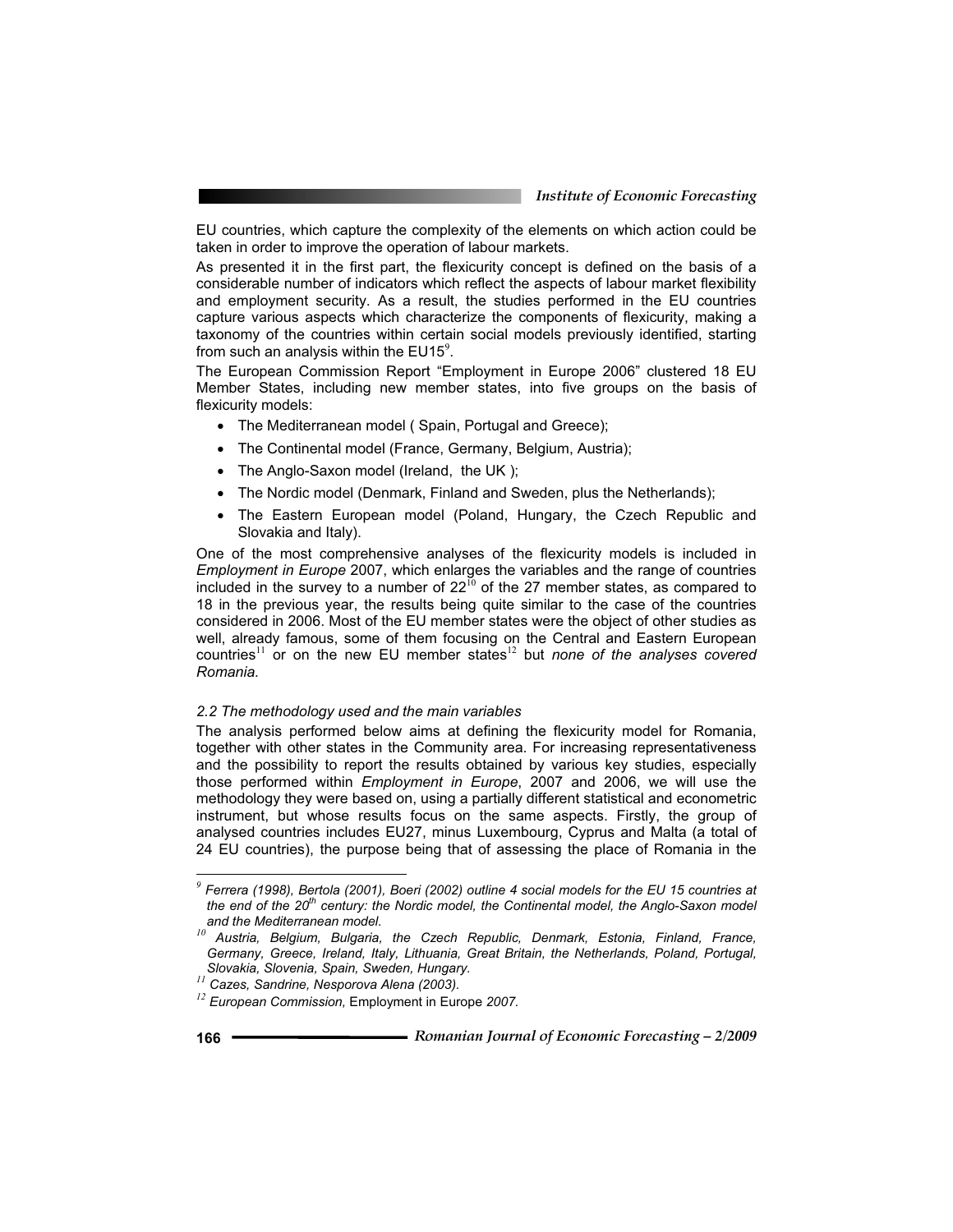main flexicurity models identified at European level. In addition, the analysis includes two countries that are not EU members, namely Switzerland and Norway.

The analysis is based on a set of indicators which measure: external flexibility, internal and functional flexibility, security and active policies on the labour market. The results related to grouping the countries according to various systems of labour market/flexicurity are similar to those in the European Commission Report<sup>13</sup> and are based on the seven active variables proposed in the report (Table 1).

**Table 1** 

| The variables included in the analysis of the flexicurity models and the |
|--------------------------------------------------------------------------|
| databases                                                                |

| Active variable/ symbol                                                | Database used                       | <b>Period</b> |
|------------------------------------------------------------------------|-------------------------------------|---------------|
| The European Protection Legislation                                    | 1. EWCS data,                       | $2005 -$      |
| indicator used as a proxy for external                                 | 2. M Elsner, Odile Chagny,          | 2006          |
| numerical flexibility (EPL)                                            | "Working conditions and working     |               |
|                                                                        | time in an enlarged Europe"         |               |
|                                                                        | Office for Official Publications of |               |
|                                                                        | the European Communities,           |               |
|                                                                        | 2005                                |               |
| Percentage of participants in education or                             | 1. European Commission,             | 2006          |
| training programmes (ETP)                                              | Indicators for Monitoring the       |               |
| Expenditure on labour market policies as a                             | <b>Employment Guidelines, 2008</b>  | 2006          |
| percentage of GDP (i.e. the sum of                                     | Compendium                          |               |
| passive/unemployment benefits and                                      | 2. Eurostat, Labour Market          |               |
| ALMPs) (LMP)                                                           | Policy,                             |               |
| An indicator on work intensity and the                                 | European Foundation for the         | 2005          |
| irregularity of working schedules to measure Improvement of Living and |                                     |               |
| aspects of internal flexibility (WII)                                  | Working Conditions, The 4th         |               |
| An indicator on the existence or non-exis-                             | European working conditions         | 2005          |
| tence of flexible working-time arrangements                            | survey 2007 (based on EWCS          |               |
| and forms of non-typical work to measure                               | 2005 data)                          |               |
| aspects of internal flexibility (FWA)                                  |                                     |               |
| An indicator on the degree of autonomy and                             |                                     | 2005          |
| complexity of tasks to measure aspects of                              |                                     |               |
| functional flexibility (WAC)                                           |                                     |               |
| An indicator on rotation and teamwork to                               |                                     | 2005          |
| measure aspects of functional flexibility                              |                                     |               |
| (RTW).                                                                 |                                     |               |

*Source: Adapted from EC, Employment in Europe 2007.* 

#### *2.2.1. The external flexibility*

In order to analyse the external flexibility, we are using as indicators the types of labour contracts (individual, temporary, collective) and the EPL (Employment Protection Legislation) composite index. The EPL composite index reflects aspects related to the  $\overline{a}$ 

*Romanian Journal of Economic Forecasting – 2/2009* **- • • • 167 167** 

*<sup>13</sup>* Employment in Europe *2007.*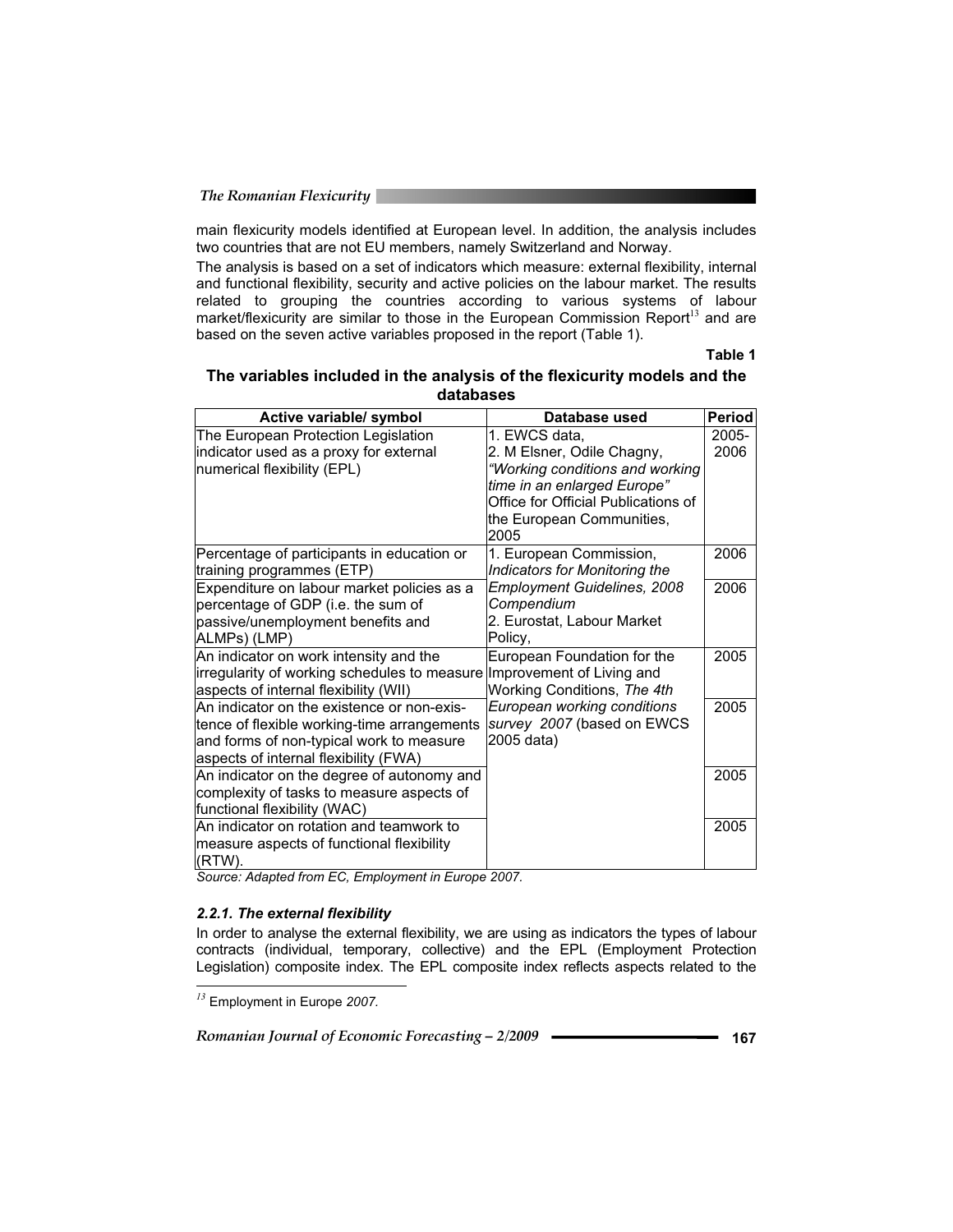contractual relationships regulations, for the purpose of ordering the countries according to the labour market external flexibility. The EPL composite index used in the analysis comprises regulations regarding the protection against individual redundancy, temporary work contracts and the protection against collective redundancies.

**Table 2** 

| BE        | <b>BG</b>                                                                             | CZ        | DK   | DE        | EE.       | EL        | <b>ES</b> | FR   |         |      |      |
|-----------|---------------------------------------------------------------------------------------|-----------|------|-----------|-----------|-----------|-----------|------|---------|------|------|
| 2.50      | 2.00                                                                                  | .90       | .80  | 2.50      | 2.60      | 2.90      | 3.10      | 2.90 | . 30. ، |      | 2.50 |
|           | HU                                                                                    | <b>NL</b> | AT   | <b>PL</b> | <b>PT</b> | <b>RO</b> | <b>SL</b> | SK   | EL.     | sv   | UK   |
| ົ<br>2.80 |                                                                                       | 2.30      | 2.20 | 2.10      | 3.50      | 2.80      | 3.30      | 1.70 |         | 2.60 |      |
|           | Course: OECD Employment Outlook 2004, with some revised data: European Foundation for |           |      |           |           |           |           |      |         |      |      |

**EPL summary index, UE27 countries** 

*Source: OECD Employment Outlook 2004, with some revised data; European Foundation for the Improvement of Living and Working Conditions (2005). Working conditions and working time in an enlarged Europe.* 

The general intention for calculating the EPL indicator is to reflect the EPL influence upon the costs supported by the employers. According the European Foundation for the Improvement of Living and Working Conditions<sup>14</sup>, the expenditure on social protection includes the following: social benefits, which consist of transfers, in cash or in kind, to households and individuals to relieve them of the burden of a defined set of risks or needs; administration costs, which represent the costs charged by the scheme for management and administration purposes; other expenditure, which consists of miscellaneous expenditure by social protection schemes, such as the payment of property income and other expenses (current prices used). Having in view the value of the EPL indicator, the authors consider that the labour market legislation is quite rigid (Figure 1).

#### **Figure 1**





*Source: European Foundation for the Improvement of Living and Working Conditions (2005) - Working conditions and working time in an enlarged Europe.* 

*<sup>14</sup> European Foundation for the Improvement of Living and Working Conditions*, "Approaches to flexicurity: EU models"*, 2007.*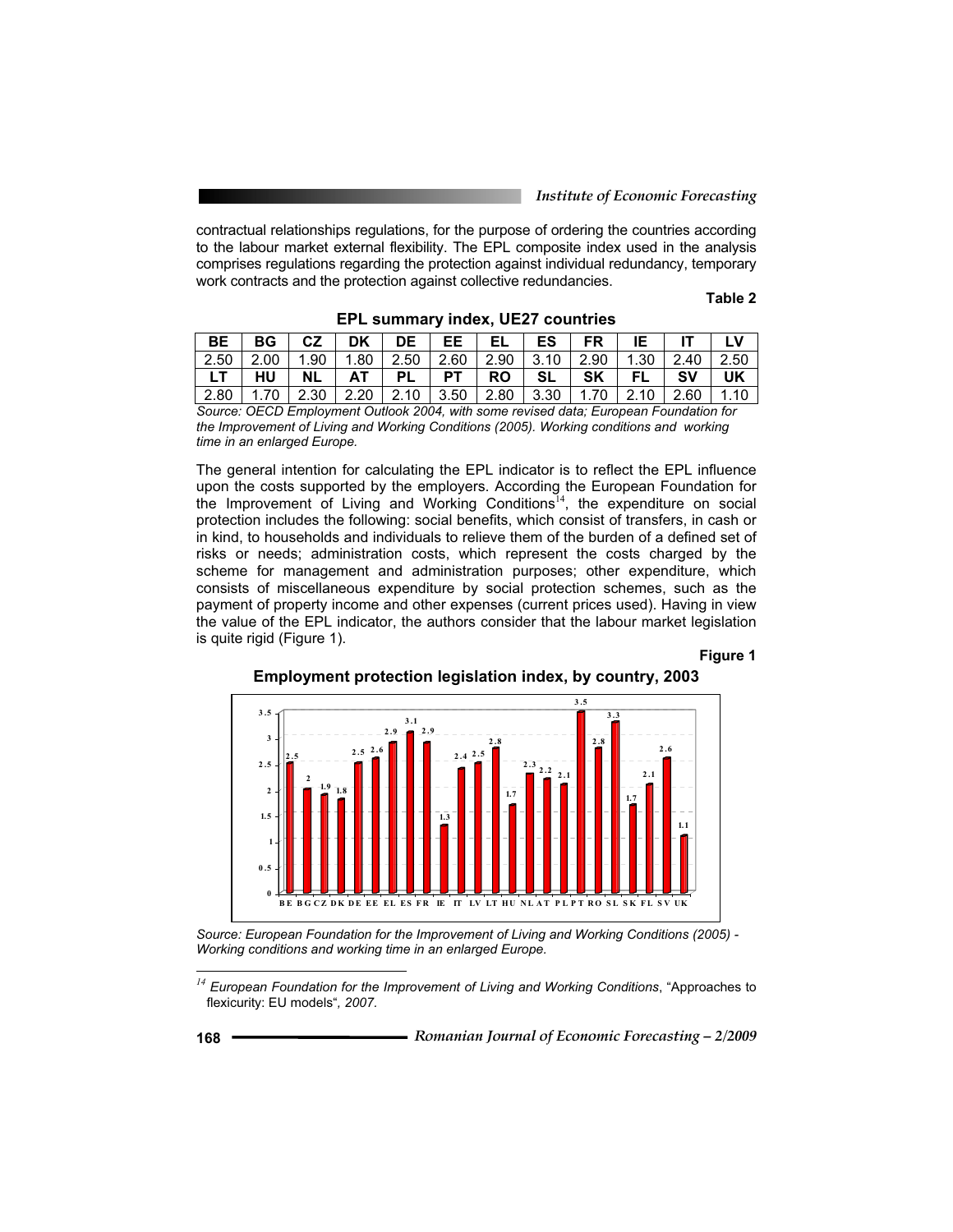Making a parallel regarding the value of the EPL Indicator for 24 countries, one may see that Romania is ranked the  $20<sup>th</sup>$ , having the same value of the EPL index as Lithuania. The high value of the index reflects that Romania has quite a rigid labour legislation, which, in reality, reduces employment and labour productivity and the companies cannot quickly adapt to the globalisation process and technological changes.

#### *2.2.2. The participation in education and training programmes (ETP)*

In accordance with the Lisbon Strategy 2005, the Member States must invest more in the human capital, improving education and knowledge. In 2010, the ratio of adults who participate in education and training programmes (lifelong learning (LLL)) at least 4 weeks per year should be 12.5%.



*Source: European Commission, Indicators for monitoring the Employment Guidelines including indicators for additional employment analysis, 2008 Compendium.* 

If in 2006 the participation ratio in the EU27 of the population aged 24-65 reached 9.6%, in Romania it was low (namely 1.3%) as compared to Denmark and the United Kingdom, where this percentage exceeded  $25\%^{15}$ .

On the one hand, in the Nordic countries the levels are double as compared to the EU target for 2010, and on the other hand the progress of the states with low levels diminished in the past few years. The analyses performed recently regarding the participation of the young and adults to education and training programmes indicate that Romania is placed among the last countries in Europe regarding the following indicators: the participation of the population aged 25-64 in education and training and the early school leaving ratio.<sup>16</sup> This situation is also due to low financial allocations to

*Romanian Journal of Economic Forecasting – 2/2009* **- • • • • • • • 169** 169

֦

**Figure 2** 

<sup>&</sup>lt;sup>15</sup> *E.C.C., Delivering lifelong learning for knowledge, creativity and innovation, SEC (2007) 1484. <sup>16</sup>* National Report on the Implementation of the Education and Training 2010 Work Programme in Romania*, Bucharest 2007.*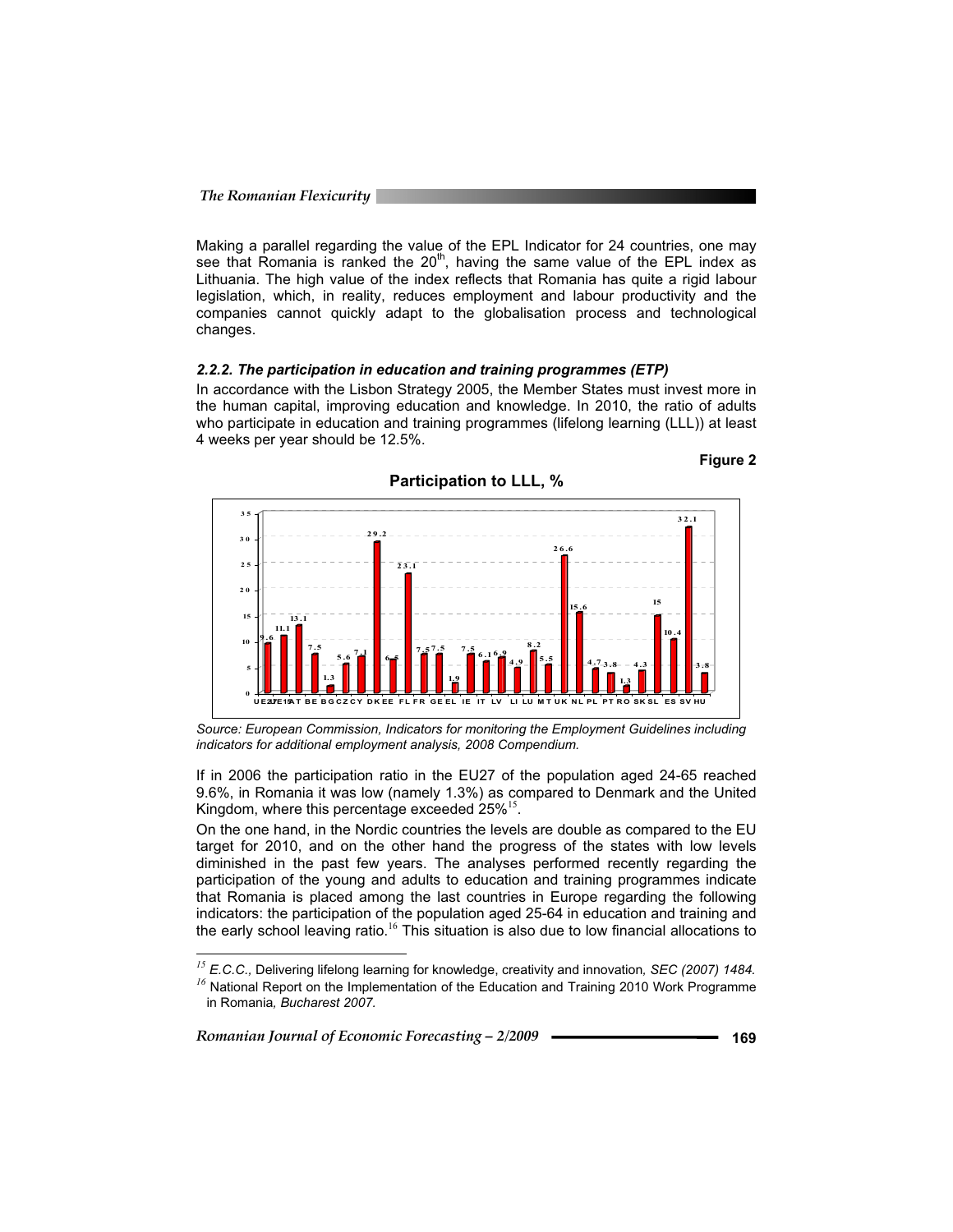education. The ratio of public expenditures on education to the GDP is highly differentiated according to countries: Denmark or Sweden has a maximum of expenditures on education (7-8% of the GDP), Romania being placed in this hierarchy on the last position among the EU27 member states, much below the level of Bulgaria.

#### **Figure 3**



**Public Expenditure for education as percentage in GDP %** 

#### *2.2.3. Expenditures on active measures on the labour market (LMP)*

The average expenditure on active and support measures was of about 2% of the GDP between1985 and 2004 $^{17}$ , but, by countries, the data indicate large differences, which in 2006 ranged between 3% and 0.3% of the GDP. Romania reached the lowest level of expenditure.

#### **Table 3**

|     | LMP expenditure as % of GDP, 2006 |                               |                 |     |               |                               |                |  |  |  |  |  |  |  |
|-----|-----------------------------------|-------------------------------|-----------------|-----|---------------|-------------------------------|----------------|--|--|--|--|--|--|--|
| No. | Country                           | <b>Active</b><br>measure<br>s | <b>Supports</b> | No. | Country       | <b>Active</b><br>measure<br>s | <b>Support</b> |  |  |  |  |  |  |  |
| 1   | Austria                           | 0.54                          | 1.39            | 14  | Lithuania     | 0.18                          | 0.13           |  |  |  |  |  |  |  |
| 2   | Belgium                           | 0.89                          | 0.81            | 15  | Luxemburg     | 0.39                          | 0.59           |  |  |  |  |  |  |  |
| 3   | Bulgaria                          | 0.39                          | 0.18            | 16  | Great Britain | 0.05                          | 0.19           |  |  |  |  |  |  |  |
| 4   | Czech Rep.                        | 0.13                          | 0.23            | 17  | Holland       | 0.75                          | 1.47           |  |  |  |  |  |  |  |
| 5   | <b>Denmark</b>                    | $1.43*$                       | $2.51**$        | 18  | Poland        | 0.36                          | 0.71           |  |  |  |  |  |  |  |

*<sup>17</sup> European Commission,* Employment in Europe *2006.*

*Source: European Commission, Indicators for monitoring the Employment Guidelines including indicators for additional employment analysis, 2008 Compendium.*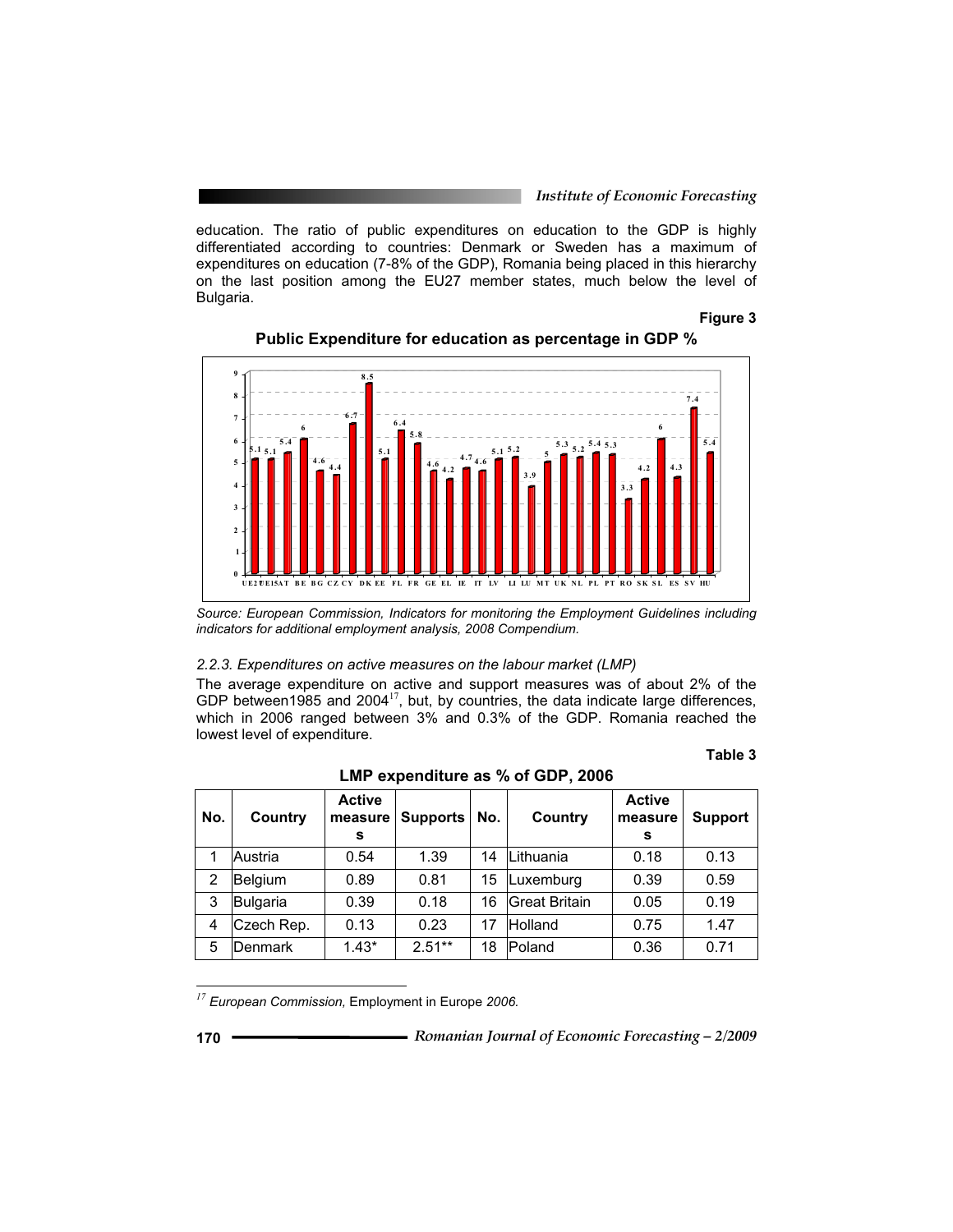| The Romanian Flexicurity |  |
|--------------------------|--|
|                          |  |

| No. | Country                  | <b>Active</b><br>measure<br>s | <b>Supports</b> | No. | Country   | <b>Active</b><br>measure<br>s | <b>Support</b> |
|-----|--------------------------|-------------------------------|-----------------|-----|-----------|-------------------------------|----------------|
| 6   | Estonia                  | 0.05                          | 0.07            | 19  | Portugal  | 0.45                          | 1.23           |
| 7   | Finland                  | 0.72                          | 1.69            | 20  | Romania   | 0.11                          | 0.28           |
| 8   | France                   | 0.68                          | 1.39            | 21  | lSlovakia | 0.14                          | 0.34           |
| 9   | lGermany                 | 0.61                          | 2.09            | 22  | Slovenia  | 0.17                          | 0.39           |
| 10  | lGreece                  | $0.06**$                      | $0.44**$        | 23  | Spain     | $0.58**$                      | $1.46*$        |
| 11  | Ireland                  | 0.46                          | 0.86            | 24  | Sweden    | 1.13                          | 0.96           |
| 12  | Italy                    | 0.45                          | 0.8             | 25  | Hungary   | 0.19                          | 0.36           |
| 13  | Latvia                   | 0.17                          | 0.3             |     |           |                               |                |
|     | $*$ 0001 $*$ $*$ $*$ $*$ |                               |                 |     |           |                               |                |

*\* 2004 and \*\*2005* 

*Source: EC, Indicators for monitoring the Employment Guidelines including indicators for additional employment analysis, 2008.* 

The dynamic analysis also indicates, in most countries, the fact that there is a very slow progress regarding the movement from passive measures to active measures on the labour market. Romania has practically maintained over the interval 2003-2006 the same percentage of expenditures on active measures (0.11% of the GDP), making no progress.

#### *2.2.4. The internal flexibility*

The data on the components of internal flexibility are taken from the *Fourth European Working Conditions Survey<sup>18</sup>*. Table 4 shows the proportion of people working over 40 hours a week in different countries (the reference for long working hours in the *Fourth European Working Conditions Survey* is 48 hours or more).

#### **Table 4**

|            |           | UE27UE 15 NMS1 BE BG CZ DK                                                                                                                                                                                                                                |            |                 |                     | <b>IDE</b> | IEE.      | EL ES       |                                    | FR IE         |               | СY |
|------------|-----------|-----------------------------------------------------------------------------------------------------------------------------------------------------------------------------------------------------------------------------------------------------------|------------|-----------------|---------------------|------------|-----------|-------------|------------------------------------|---------------|---------------|----|
| 40.0       | 39.5 40.6 |                                                                                                                                                                                                                                                           | 38.8       |                 | 41.7 41.2 38.6 41.1 |            | 40.7      |             | 39.9 39.0 37.7 38.9 38.4 39.1      |               |               |    |
| <b>ILV</b> | LT.       | <b>ILU</b>                                                                                                                                                                                                                                                | <b>IHU</b> | <b>MT NL AT</b> |                     | <b>IPL</b> | <b>PT</b> | <b>ROSL</b> |                                    | <b>ISK FL</b> | <b>ISK UK</b> |    |
| 40.6       | 40.3 39.8 |                                                                                                                                                                                                                                                           | 40.5       | 40.0 40.0 41.1  |                     | 40.4       |           |             | 38.8 41.7 40.8 39.9 39.3 39.2 41.4 |               |               |    |
| $\sim$     |           | $F(1,0) = 2(1,1) + 1(1,1) + 1(1,1) + 1(1,1) + 1(1,1) + 1(1,1) + 1(1,1) + 1(1,1) + 1(1,1) + 1(1,1) + 1(1,1) + 1(1,1) + 1(1,1) + 1(1,1) + 1(1,1) + 1(1,1) + 1(1,1) + 1(1,1) + 1(1,1) + 1(1,1) + 1(1,1) + 1(1,1) + 1(1,1) + 1(1,1) + 1(1,1) + 1(1,1) + 1(1,$ |            |                 |                     |            |           |             |                                    |               |               |    |

**Actual weekly hours by countr**

*Source: EUROFOUND, Working time developments, 2007.* 

The employees in Romania and Bulgaria work longer hours than their counterparts in the EU, followed by the United Kingdom from the UE15 countries group. The average number of hours worked by full time employees per week is 40.6 in the 'new' countries and 39.5 in the 'old' ones.

 $\overline{a}$ 

*<sup>18</sup>* EWCS*, 2005.*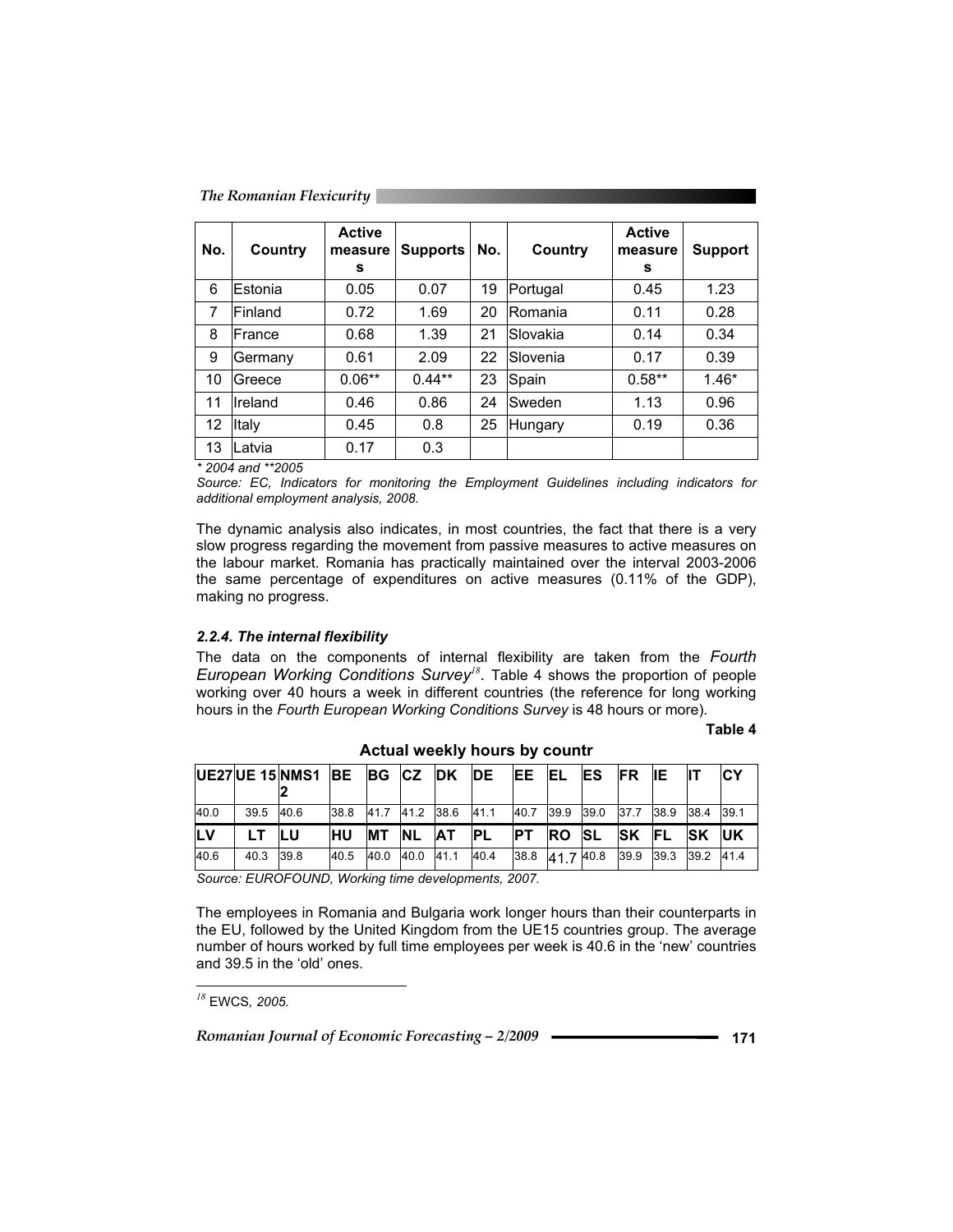The internal flexibility index takes into account nine questions included in the *European Work Condition Survey* (EWCS), which cover aspects regarding labour organisation, labour intensity, non-typical work, as according to Table 5.

**Internal Flexibility Index** 

### **Table 5**

| No.                   | No.<br><b>EWCS</b><br>survey | <b>Component Loadings</b>                                                         | <b>Component</b><br>factor |
|-----------------------|------------------------------|-----------------------------------------------------------------------------------|----------------------------|
|                       | Q14a.                        | Normally, how many times a month do you work at night,<br>lfor at least 2 hours?  | F <sub>2</sub>             |
| $\mathbf{2}^{\prime}$ |                              | Q14b. How many times a month do you work in the evening, for<br>at least 2 hours? | F <sub>2</sub>             |
| 3                     | Q14c.                        | How many times a month do you work on Sundays?                                    | F <sub>2</sub>             |
| 4                     | Q14d.                        | How many times a month do you work on Saturdays?                                  | F <sub>2</sub>             |
| 5                     |                              | Q14e. How many times a month do you work more than 10 hours<br>la dav?            | F <sub>1</sub>             |
| 6                     |                              | Q16a a. Do you work the same number of hours every day?                           | F1                         |
|                       |                              | Q16a b. Do you work the same number of days every week?                           | F <sub>1</sub>             |
| 8                     |                              | Q16a c. Do you work fixed starting and finishing times?                           | F <sub>1</sub>             |
| 9                     |                              | Q17a. How are your working time arrangements set?                                 | F <sub>2</sub>             |

*\* Statistical annex key.* 

*For questions Q14a to Q14e, percentages refer to the proportion of respondents working over 5 days/month at night, in the evening, Sundays, Saturdays, respectively, more than 10 hours a day.* 

*For questions Q16a to Q16c, percentages refer to the proportion of respondents answering positively with don't know/refusals omitted from calculations.* 

*For question Q17a, percentages refer to the proportion of respondents with less flexible working time arrangements.* 

*Source: EWCS, 2005.* 

The statistical data processing method aimed at determining the internal flexibility index on the basis of the questionnaire made up of the nine questions in the EWCS survey groups the investigated countries according to two essential internal flexibility factors:

- 1. *Factor F1,* which groups labour intensity (directly correlated with the answers to question Q14e) and the irregular working programme (reversely correlated with the answers to questions, Q16a\_a, Q16a\_b, Q16a\_c).
- 2. *Factor F2,* which groups the flexible working programme (reversely correlated with the answers to question Q17a) and the atypical working programme (reversely correlated with the answers to questions Q14a, Q14b, Q14c, Q14d).

The method employed implies calculating the standardised values *zi* for each internal flexibility factor associated with each country or group of countries analysed, using the equation: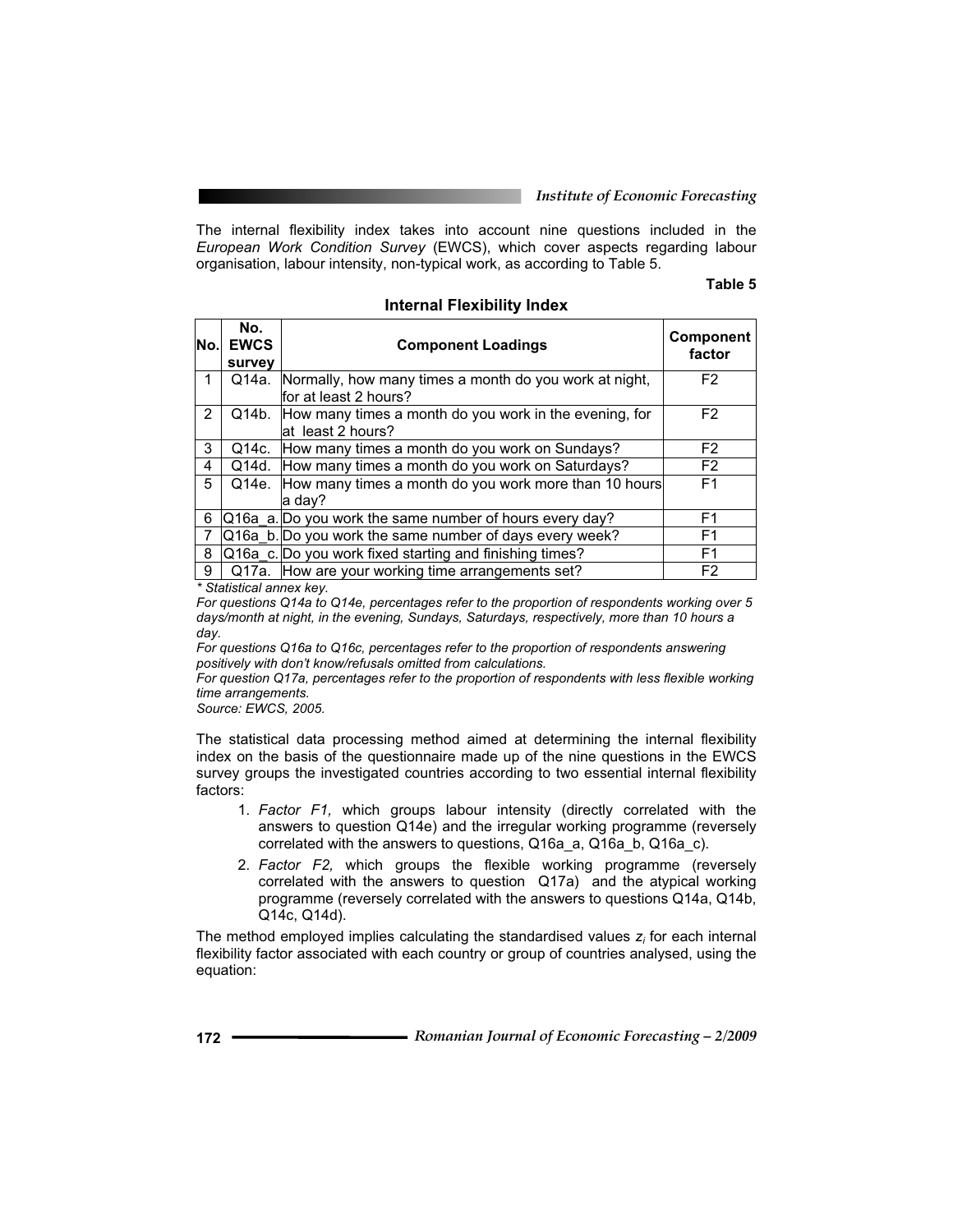$$
z_i = \frac{\overline{x}_i - m}{\sigma} \tag{1}
$$

where:  $\bar{x}$ , represents the average of the country *i* for the analysed factor;

*m* is the European Union average (UE 27) for the analysed factor;

 $\sigma$  represents the standard deviation of the values associated with the European Union (EU27) as compared to the average for the analysed factor.

Based on the standardized values for each country, each factor obtained is in accordance with the data in the following table:

**Table 6** 

|     | <b>UE 15BE</b>                                                       |    | BG | <b>ICZ</b> | <b>IDK</b> | <b>IDE</b> | <b>IEE</b> |  | <b>ELIES</b> | <b>IFR IE</b> |            | СY                                                                                           |           |                                                                                              |
|-----|----------------------------------------------------------------------|----|----|------------|------------|------------|------------|--|--------------|---------------|------------|----------------------------------------------------------------------------------------------|-----------|----------------------------------------------------------------------------------------------|
|     |                                                                      |    |    |            |            |            |            |  |              |               |            |                                                                                              |           |                                                                                              |
| F2. |                                                                      |    |    |            |            |            |            |  |              |               |            | 0.0610.3630.7160.5981.7081.2862.3432.5372.0010.2011.2520.0120-0.2041.8660-2.560              |           |                                                                                              |
|     |                                                                      |    |    |            |            |            |            |  |              |               |            |                                                                                              |           |                                                                                              |
|     | LU                                                                   | HU | MТ | <b>NL</b>  | <b>AT</b>  | <b>PL</b>  | <b>PT</b>  |  | SL           | <b>SK FL</b>  | <b>ISV</b> | <b>IUK</b>                                                                                   | <b>NO</b> | <b>CH</b>                                                                                    |
|     |                                                                      |    |    |            |            |            |            |  |              |               |            |                                                                                              |           |                                                                                              |
|     |                                                                      |    |    |            |            |            |            |  |              |               |            | l1.403l0.137l1.186l0.494l1.256l0.417l2.191l0.740l0.491l0.59l0.877l0.691l0.080 l0.110l-0.174l |           |                                                                                              |
| F2  |                                                                      |    |    |            |            |            |            |  |              |               |            |                                                                                              |           | l1.664l0.437l0.707l1.136l0.548l2.073l0.017l2.432l0.218l0.00l1.405l0.123l0.098 l0.029l 0.572l |
|     | Source: Authors' calculations (for all countries) hased on FWCS data |    |    |            |            |            |            |  |              |               |            |                                                                                              |           |                                                                                              |

### **The values of the factors associated with internal flexibility**

*Source: Authors' calculations (for all countries), based on EWCS data.* 

The points associated with the pairs of the standardised values for the two internal flexibility factors for each country are presented in the graph corresponding to internal flexibility.

#### **Figure 4**



# **Internal flexibility**

*Source: Authors' calculation based on EWCS data.*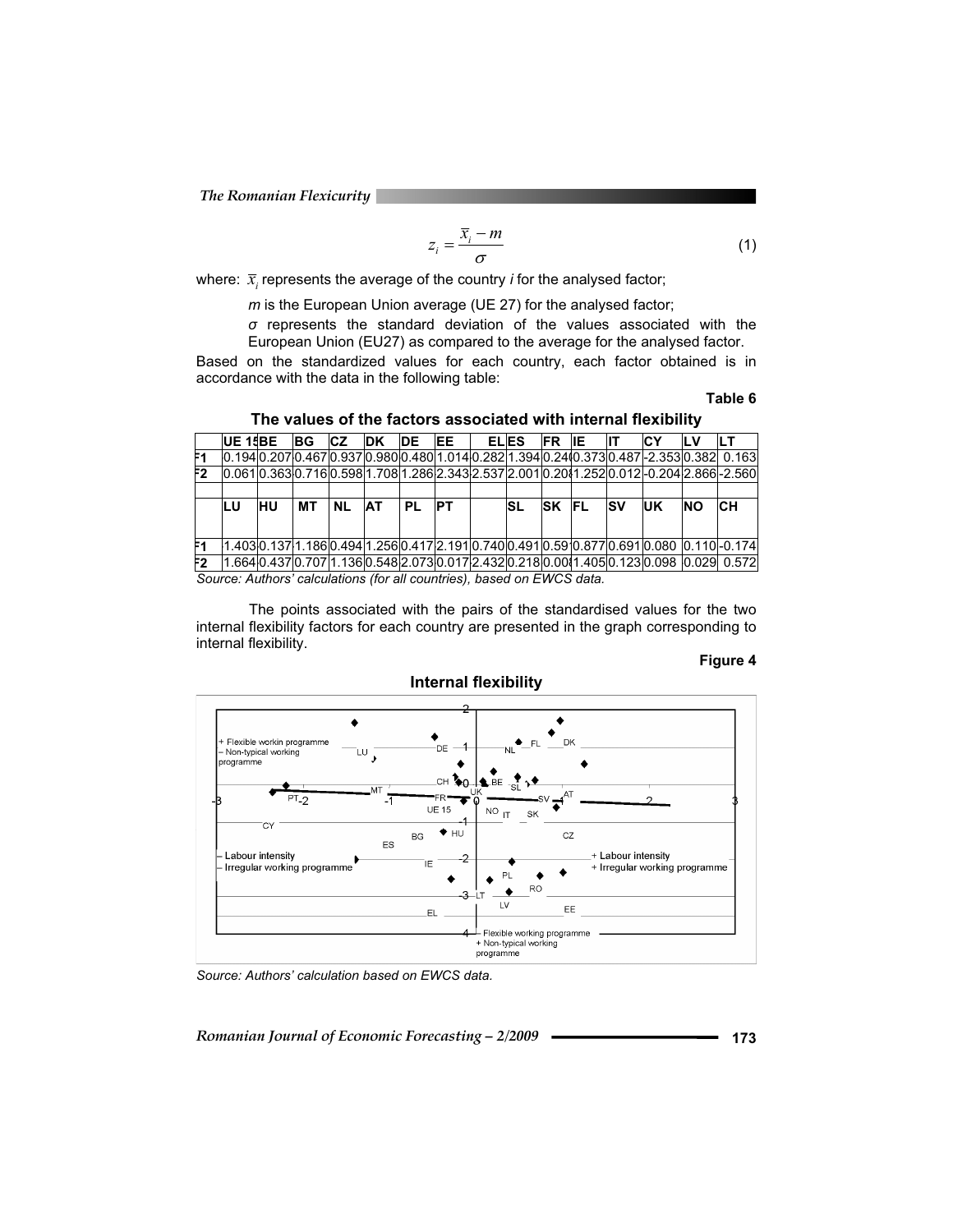Romania is placed, together with other Central and Eastern European countries (Poland, Latvia, Estonia) in the right-down area, which concentrates those countries with a relatively high labour intensity and a significantly non-typical working programme.

#### *2.2.5. The functional flexibility*

In order to determine the functional flexibility index, data from 11 questions in the EWCS survey were used, namely:

### **Table 7**

| No.            | No l   | <b>Component Loadings</b>                                                         | Component      |
|----------------|--------|-----------------------------------------------------------------------------------|----------------|
|                | survey |                                                                                   | factor         |
| 1              |        | Q23c Does your main paid job involve: solving unforeseen<br>problems on your own? | F1             |
| $\overline{2}$ |        | Q23e Does your main paid job involve: complex tasks?                              | F1             |
| 3              |        | Q23f Does your main paid job involve: learning new things?                        | F1             |
| 4              |        | Q24a Are you able to choose or change your order of tasks?                        | F1             |
| 5              |        | Q24b Are you able to choose or change your methods of work?                       | F1             |
| 6              |        | Q24c Are you able to choose or change your speed or rate of<br>work?              | F <sub>1</sub> |
| $\overline{7}$ |        | Q25d Have you influence over the choice of your working<br>partners?              | F <sub>1</sub> |
| 8              |        | Q25e Can you take your break when you wish?                                       | F <sub>1</sub> |
| 9              | Q25i   | Are you able to apply your own ideas to your work?                                | F1             |
| 10             | Q26a   | Does your job involve rotating tasks between yourself and                         | F <sub>2</sub> |
|                |        | colleagues?                                                                       |                |
| 11             |        | Q26b Does your job involve doing all or part of your work in a<br>team?           | F <sub>2</sub> |

#### **Functional Flexibility Index**

*Statistical annex key\** 

*For questions Q23c to Q26b, percentages refer to the proportion of respondents answering positively with "don't know"/refusals omitted from calculations.* 

*Source: EWCS, 2005.* 

According to the data, about  $\frac{3}{4}$  of the employees are in the situation in which they perform new jobs which raise new problems, 55% have to solve complex tasks (the European average is 59.45%), a large part have the freedom to choose or change working methods (60.6% as compared to 66.9% the EU27 average) or can implement their own ideas. Their influence is reduced, though, when the problem is to select partners or possibilities to interrupt their work when they want to.

The statistical data processing method groups the investigated countries according to two essential functional flexibility factors:

1. The factor F1, grouping the degree of work autonomy and complexity, is correlated directly with the answers to questions: Q23c, Q23e, Q23f, Q24a, Q24b, Q24c, Q25d, Q25e, Q25j.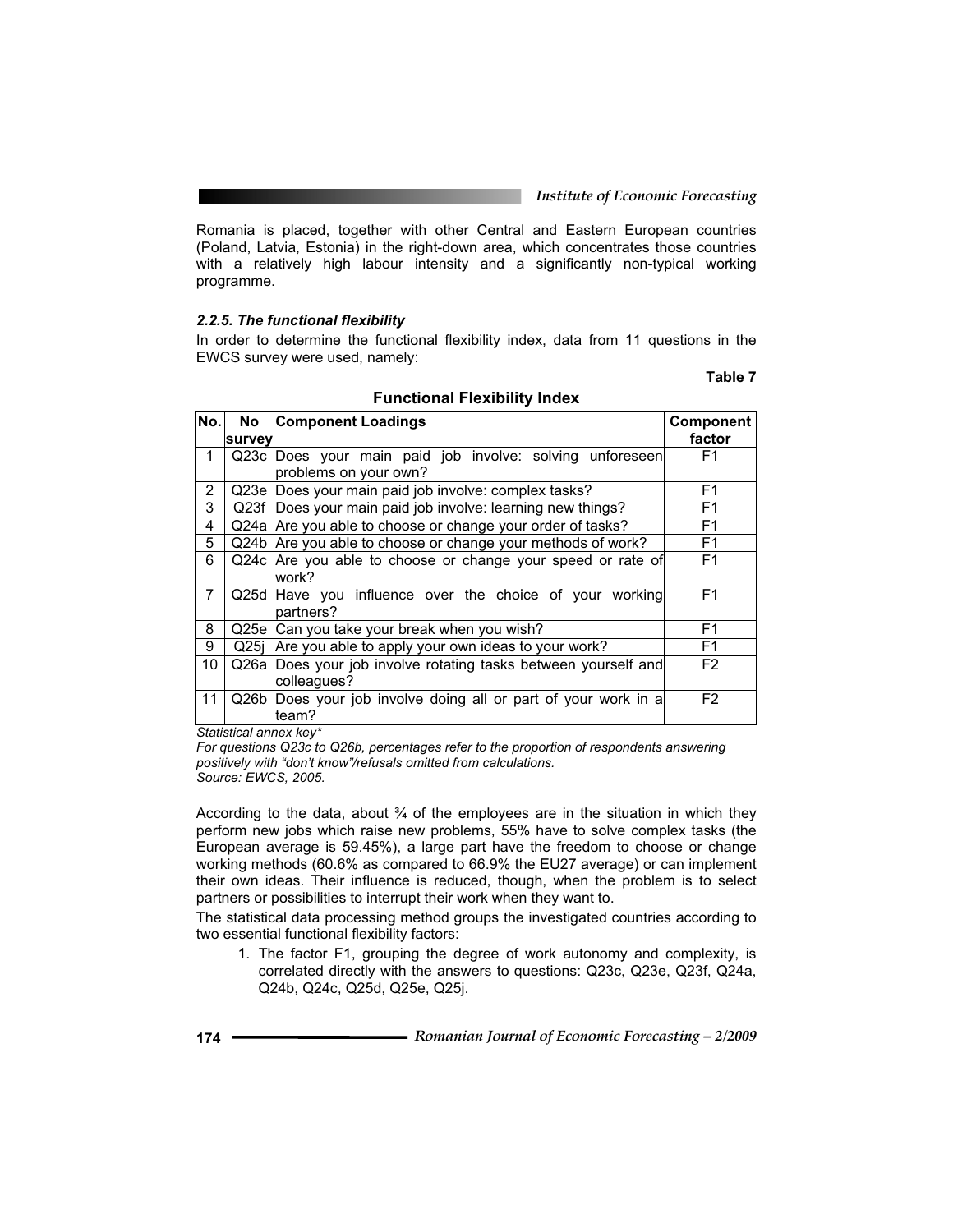2. The factor F2, grouping the rotation of positions and teamwork, is correlated directly with the questions Q26a and Q26b.

The method implies, similarly to the internal flexibility case, to calculate the standardised values  $z_i$  for each functional flexibility factor associated with each country or group of countries under investigation, using equation 1. The standardised values were then used to obtain the two factors included in the following table.

#### **Table 8**

| <b>UE 15 NMS NM2 BE</b>                                                                                                         |            |            |            | <b>BG</b>  | ICZ.      | IDK.                                                                                  | <b>DE</b> | EE  | <b>IEL</b> | <b>IES</b> | IFR. | IIE.       |           | IСY       | LV |
|---------------------------------------------------------------------------------------------------------------------------------|------------|------------|------------|------------|-----------|---------------------------------------------------------------------------------------|-----------|-----|------------|------------|------|------------|-----------|-----------|----|
| F10.032 -                                                                                                                       |            |            |            |            |           |                                                                                       |           |     |            |            |      |            |           |           |    |
|                                                                                                                                 | 0.1230.117 |            |            |            |           |                                                                                       |           |     |            |            |      |            |           |           |    |
| <b>F2-</b> 0.0490.0610.4280.4100.723 0.133 1.327 0.551 0.986 0.217 -1.399-0.8820.653-1.278-0.16811.159                          |            |            |            |            |           |                                                                                       |           |     |            |            |      |            |           |           |    |
|                                                                                                                                 |            |            |            |            |           |                                                                                       |           |     |            |            |      |            |           |           |    |
| LТ                                                                                                                              | ILU.       | <b>IHU</b> | <b>IMT</b> | <b>INL</b> | <b>AT</b> | IPL.                                                                                  | <b>PT</b> | RO. | <b>ISL</b> | <b>ISK</b> | IFL. | <b>ISV</b> | <b>UK</b> | <b>NO</b> | CН |
| <b>IF1l-</b> 0.534l0.788l0.123l1.234l1.381 l0.641 l-0.039l-0.293l <b>-0.027</b> l0.099 l-0.732l1.138 l1.537l-0.051l1.328 l1.392 |            |            |            |            |           |                                                                                       |           |     |            |            |      |            |           |           |    |
| <b>F2</b> I0.009 I0.348I-                                                                                                       |            |            |            |            |           | 0.633 1.869 0.087 0.050 -1.173 <b>0.808</b> 2.814 0.438 0.816 1.327 0.854 1.293 0.131 |           |     |            |            |      |            |           |           |    |
|                                                                                                                                 |            | 1.228      |            |            |           |                                                                                       |           |     |            |            |      |            |           |           |    |
| Saurea: Authors' coloulations (for all countries) begad on EINCS data                                                           |            |            |            |            |           |                                                                                       |           |     |            |            |      |            |           |           |    |

| The factorial values associated with functional flexibility |  |  |  |  |  |
|-------------------------------------------------------------|--|--|--|--|--|
|-------------------------------------------------------------|--|--|--|--|--|

*Source: Authors' calculations (for all countries) based on EWCS data.* 

The points associated with the pairs of values of the two functional flexibility factors for each country are presented in the graph corresponding to the functional flexibility. *Romania is placed in the upper left area, which concentrates Central and Eastern European countries with a low level of work autonomy and task complexity, correlated with a high rotation among jobs, but also of organising work in teams.* 

#### **Figure 5**



**Functional flexibility** 

*Source: Authors' calculations based on EWCS data.*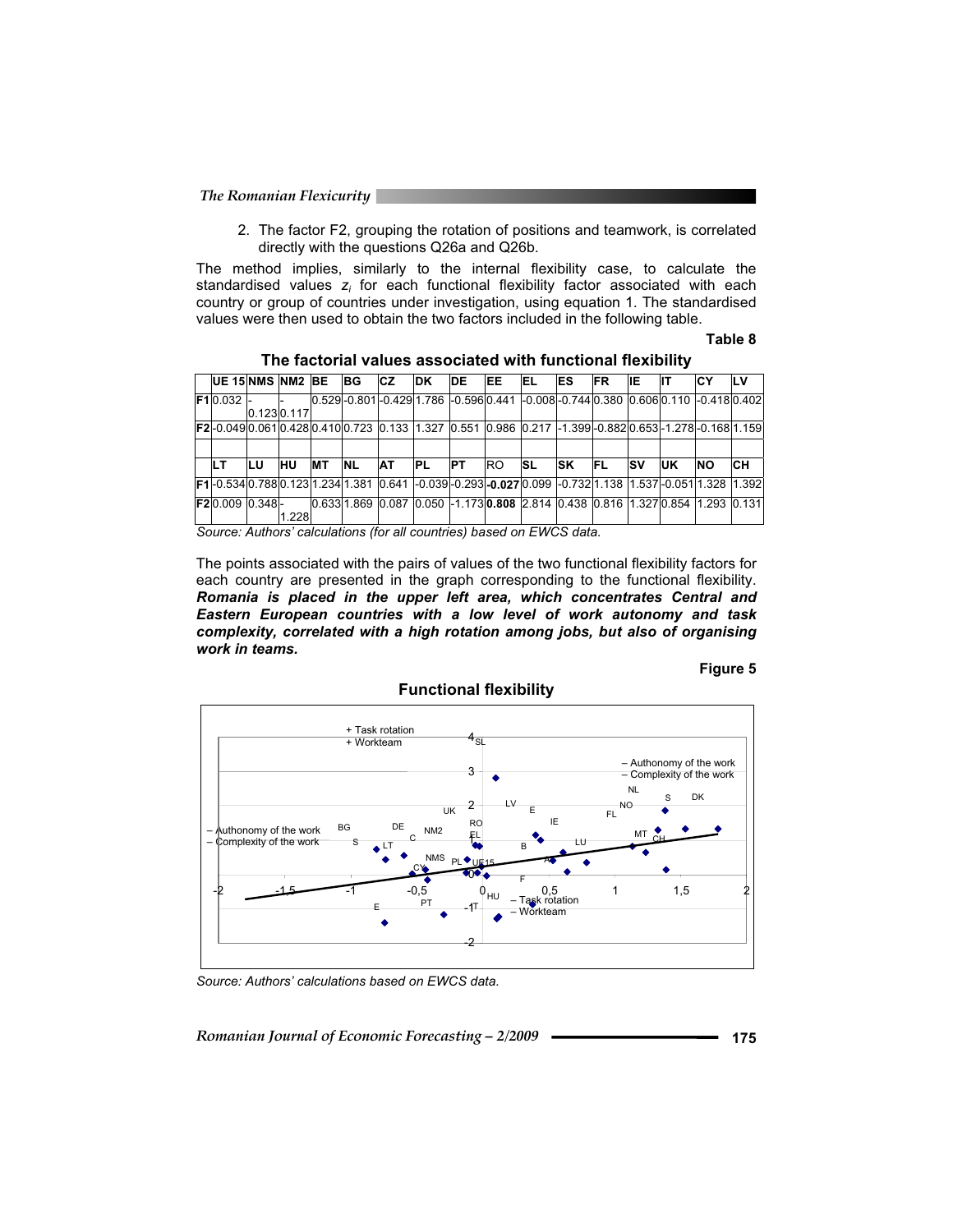Yet, Romania's position is in an area very close to the frontier with countries with high autonomy and complexity of tasks, as it results from the very high deviation from the EU15 average.

### *2.3. The correlation between factor 1 of internal flexibility and factor 1 of functional flexibility*

Comparing the two previous graphs, one may notice a relatively higher spread of the countries in terms of internal flexibility, indicating a high level of heterogeneity among the investigated countries. Correlating the first internal flexibility factor with the first functional flexibility factor, the result indicates a very good correlation.

In order to analyse this correlation, we introduced the data associated with the first factors of each category of flexibility. Using a Principal Component Analysis (PCA) method, by which we eliminated gradually from the analysis the countries with a poor correlation between the factors, we obtained a determination coefficient (R-square or  $R<sup>2</sup>$ ) of 0.669. We must mention that the analysis is made exclusively on the basis of the correlation/determination coefficients, which means that there is not necessarily a causality connection associated to them $19$ .

The graphic representation of the correlation between the factors is:





# **The correlation between the first internal and functional flexibility**

*Source: Authors' calculations based on EWCS data.* 

The graph resulting from the cluster-type analysis confirms the separate analyses of the internal flexibility and functional flexibility: there is a strong correlation between them, if we use factor 1. The countries with the poorest correlation of the two factors are Spain, Luxembourg, Malta, Bulgaria, and the countries with the strongest correlation are EU15,

*<sup>19</sup>* Employment in Europe 2006.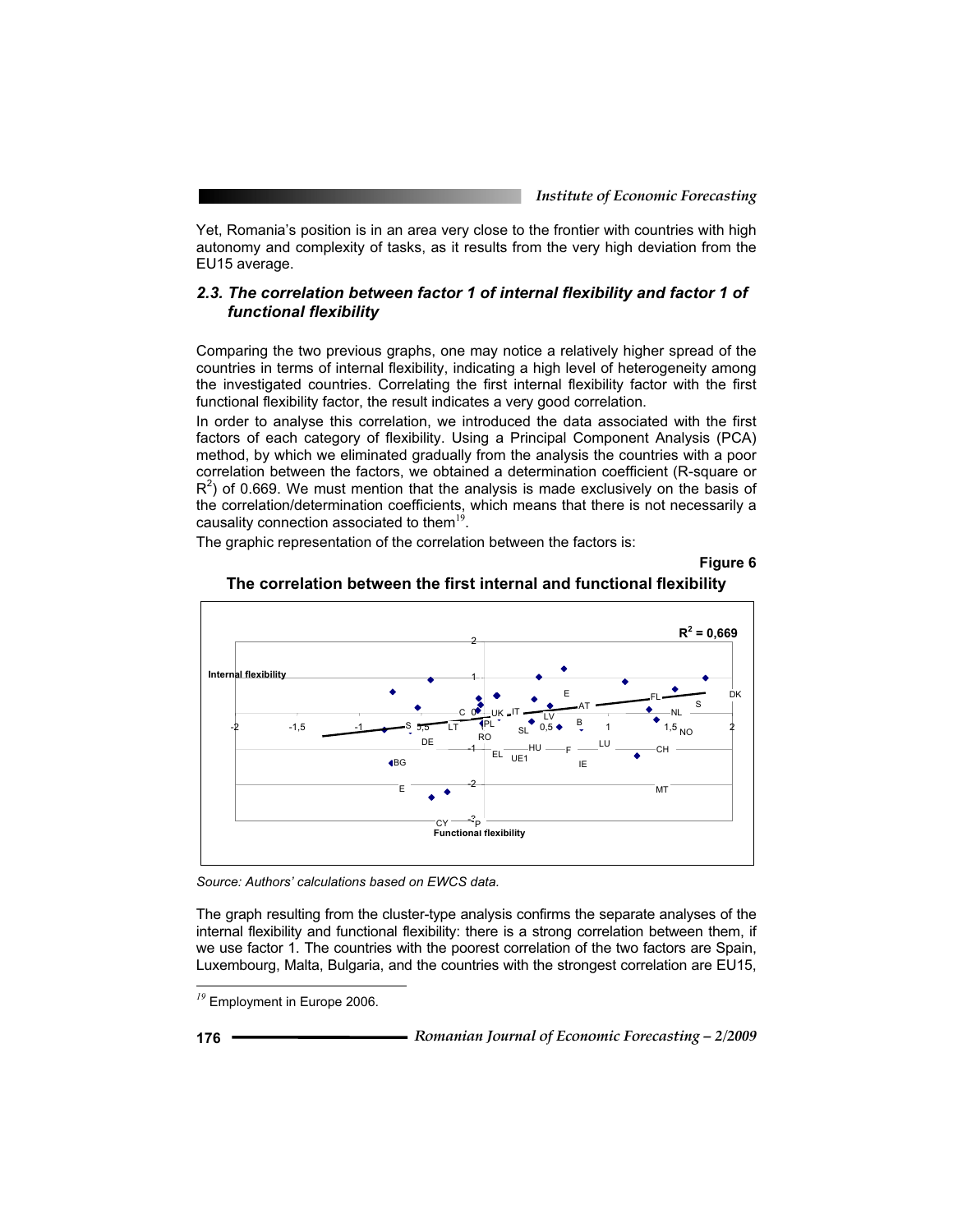Cyprus, Portugal, Italy, Estonia and Slovenia. Romania is placed in the group of the countries with a significant correlation between the two factors.

Making taxonomy of the flexicurity systems according to groups of countries implies covering several stages. Firstly, it means creating a correlation matrix of the seven variables, for all the countries in the survey, using the standardised values, according to the methodology applied in the case of the internal and functional flexibility. The calculation of the correlation matrix for the standardised values associated with the investigated countries lead to the following values:

# **Table 9**

|            | <b>EPL</b> | <b>ETP</b>  | <b>LMP</b> | WII      | <b>FWA</b> | <b>WAC</b> | <b>RTW</b> |
|------------|------------|-------------|------------|----------|------------|------------|------------|
| <b>EPL</b> |            | $-0.235175$ | 0.00082    | $-0.352$ | $-0.2252$  | $-0.1364$  | $-0.0468$  |
| <b>ETP</b> |            |             | 0.60603    | 0.32748  | 0.55209    | 0.68777    | 0.48584    |
| LMP        |            |             |            | 0.05223  | 0.63051    | 0.64942    | 0.20235    |
| WII        |            |             |            |          | 0.11282    | 0.50303    | 0.49539    |
| <b>FWA</b> |            |             |            |          |            | 0.39415    | 0.26007    |
| <b>WAC</b> |            |             |            |          |            |            | 0.4328     |
| <b>RTW</b> |            |             |            |          |            |            |            |

#### **Correlation matrix**

*Source: Authors' calculations.* 

The results in the matrix indicate the existence of certain correlations, namely:

*Factor 1* - a strong direct correlation between variables: the existence or nonexistence of flexible working time arrangements and forms of non-typical work (FWA), the degree of autonomy and complexity of tasks (WAC), the percentage of participants in education or training programmes (ETP), the expenditure on labour market policies as a percentage of GDP (LMP);

*Factor 2* - reverse correlation between the work intensity and the irregularity of working schedules (WII) and the European Protection Legislation indicator (EPL);

*Factor 3* - direct correlation between the work intensity and the irregularity of working schedules (WII) and an indicator of rotation and teamwork to measure aspects of functional flexibility (RTW).

On the basis of establishing the type of correlation and the hierarchy of correlation coefficient values, we identified three essential factors (main components), as follows:

#### **Table 10**

| <b>Factor</b> | <b>Correlation type</b>                                          | <b>Correlation name</b>                                | <b>Correlated</b><br>values |  |
|---------------|------------------------------------------------------------------|--------------------------------------------------------|-----------------------------|--|
|               | Strong direct correlation (over<br>2/3 of the total correlation) | Advanced forms of internal<br>flexibility and security | IFWA. WAC.<br>ETP, LMP      |  |
|               | Reverse correlation                                              | External and internal flexibility WII, EPL             |                             |  |
|               | Direct correlation                                               | Basic forms of functional<br><b>Iflexibility</b>       | WII, RTW                    |  |

**Correlation type and correlated variables** 

*Source: Based on data in the correlation matrix.*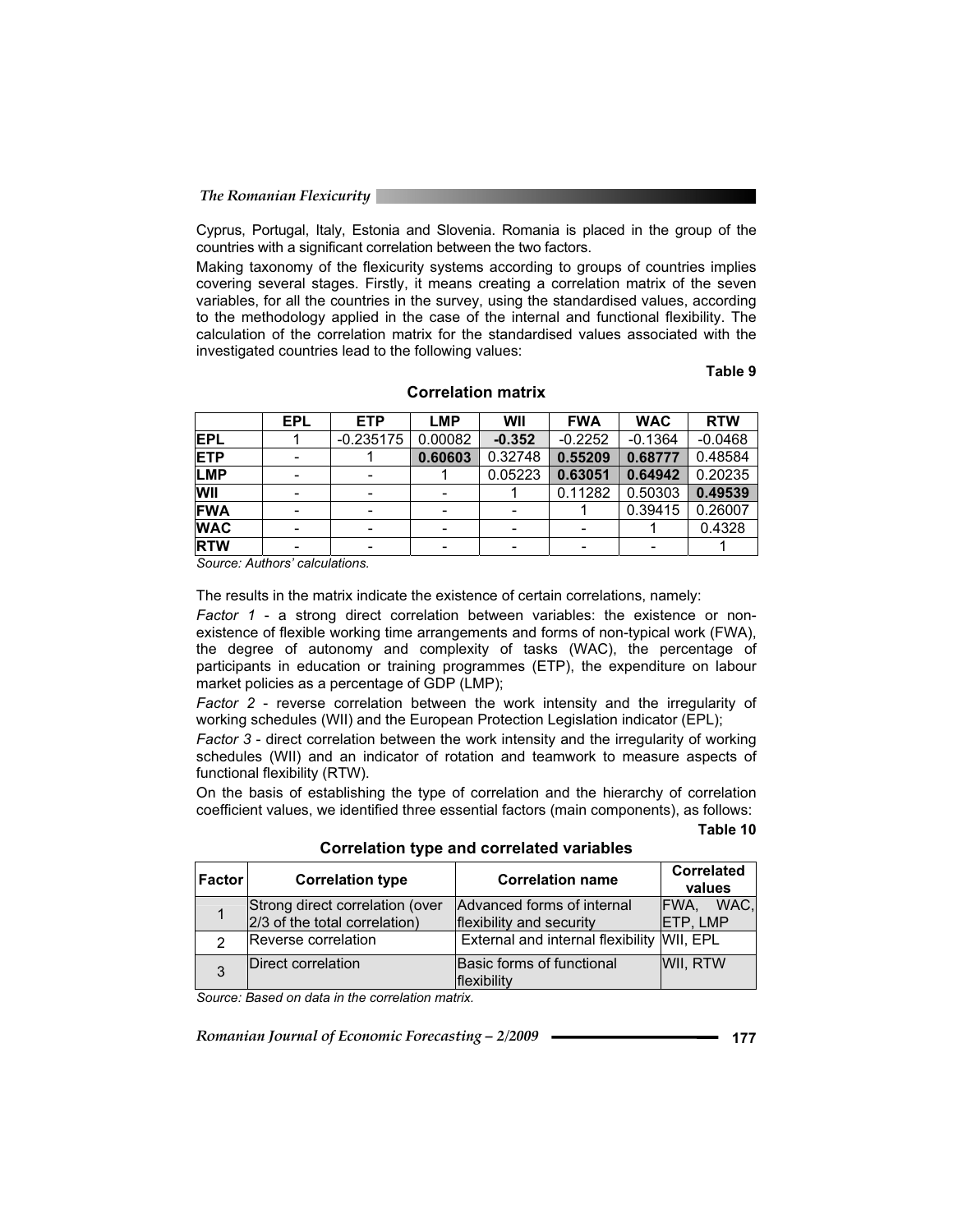#### *Institute of Economic Forecasting*

The values associated with the two factors according to countries are processed below using an analysis method of grouping according to *k* averages, which implies allocating countries to grouping centres determined on the basis of the three main factors. We identified *k=5* grouping centres through the consecutive ranking of the three factors, as follows: we first grouped the countries according to the values of factor 1 (the most important), then according to factor 2, and finally in accordance with factor 3 (Table 11). We obtained the following values of the factor according to the groups of countries:

# **Table 11**

| No. | <b>Countries</b> | Factor 1   | Factor 2   | Factor 3   | Factor values |                  |
|-----|------------------|------------|------------|------------|---------------|------------------|
|     | DK               | 1.902089   | 0.970776   | 1.153242   | Factor 1      | between 1 and 2  |
|     | <b>SV</b>        | 1.403584   | 0.136649   | 1.008979   | Factor 2      | positive         |
|     | FL.              | 1.347334   | 0.661002   | 0.846563   | Factor 3      | positive         |
|     | <b>NL</b>        | 1.04694    | 0.296916   | 1.181802   |               |                  |
|     | UK               | 0.651832   | 1.124598   | 0.467195   | Factor 1      | between -1 and 1 |
|     | $\overline{E}$   | $-0.32286$ | 0.72566    | $-0.07799$ | Factor 2      | positive         |
|     |                  |            |            |            | Factor 3      | between -1 and 1 |
|     | AT               | 0.506793   | 0.763745   | 0.671446   |               |                  |
|     | <b>SL</b>        | 0.290179   | $-0.56729$ | 1.652585   | Factor 1      | between 0 and 1  |
|     | BE               | 0.18955    | $-0.01942$ | 0.308198   | Factor 2      | between -1 and 1 |
|     | DE               | 0.122475   | $-0.36278$ | 0.035201   | Factor 3      | positive         |
|     | FR               | 0.088219   | $-0.58771$ | 0.206627   |               |                  |
|     | <b>UE15</b>      | 0.06376    | $-0.30602$ | $-0.1212$  |               |                  |
|     | <b>UE27</b>      | $-0.05783$ | 0.173921   | $-0.23502$ |               |                  |
|     | IT               | $-0.12168$ | 0.207196   | $-0.39548$ | Factor 1      | between -1 and 0 |
|     | $\overline{PT}$  | $-0.35504$ | $-2.08051$ | $-1.68202$ | Factor 2      | between -1 and 1 |
|     | <b>ES</b>        | $-0.90968$ | $-1.33715$ | $-1.13819$ | Factor 3      | negative         |
|     | HU               | $-0.35643$ | 0.498574   | $-0.68263$ |               |                  |
|     | <b>SK</b>        | $-0.47763$ | 0.862908   | 0.514974   |               |                  |
|     | CZ               | $-0.52408$ | 0.863377   | 0.534988   |               |                  |
|     | <b>EE</b>        | $-0.78081$ | 0.29791    | 0.999684   | Factor 1      | between -2 and 0 |
|     | <b>BG</b>        | $-0.85483$ | 0.075134   | 0.128297   | Factor 2      | between -1 and 1 |
|     | <b>PL</b>        | $-0.92083$ | 0.430553   | 0.233388   | Factor 3      | between -1 and 1 |
|     | LV               | $-0.9523$  | 0.068368   | 0.770902   |               |                  |
|     | <b>RO</b>        | $-1.16888$ | $-0.01142$ | 0.773961   |               |                  |
|     | EL.              | $-1.17439$ | $-0.60852$ | $-0.84041$ |               |                  |
|     | LT               | $-1.2402$  | $-0.29984$ | 0.085943   |               |                  |

#### **Correlation factorial values**

*Source: Authors' calculation for all countries.* 

One may notice very different factorial values according to countries, emphasising various situations in terms of social policies and of the labour market between the investigated countries. Grouping the countries on the basis of the concentration methodology of *k* type, we come to identify five groups of countries, the results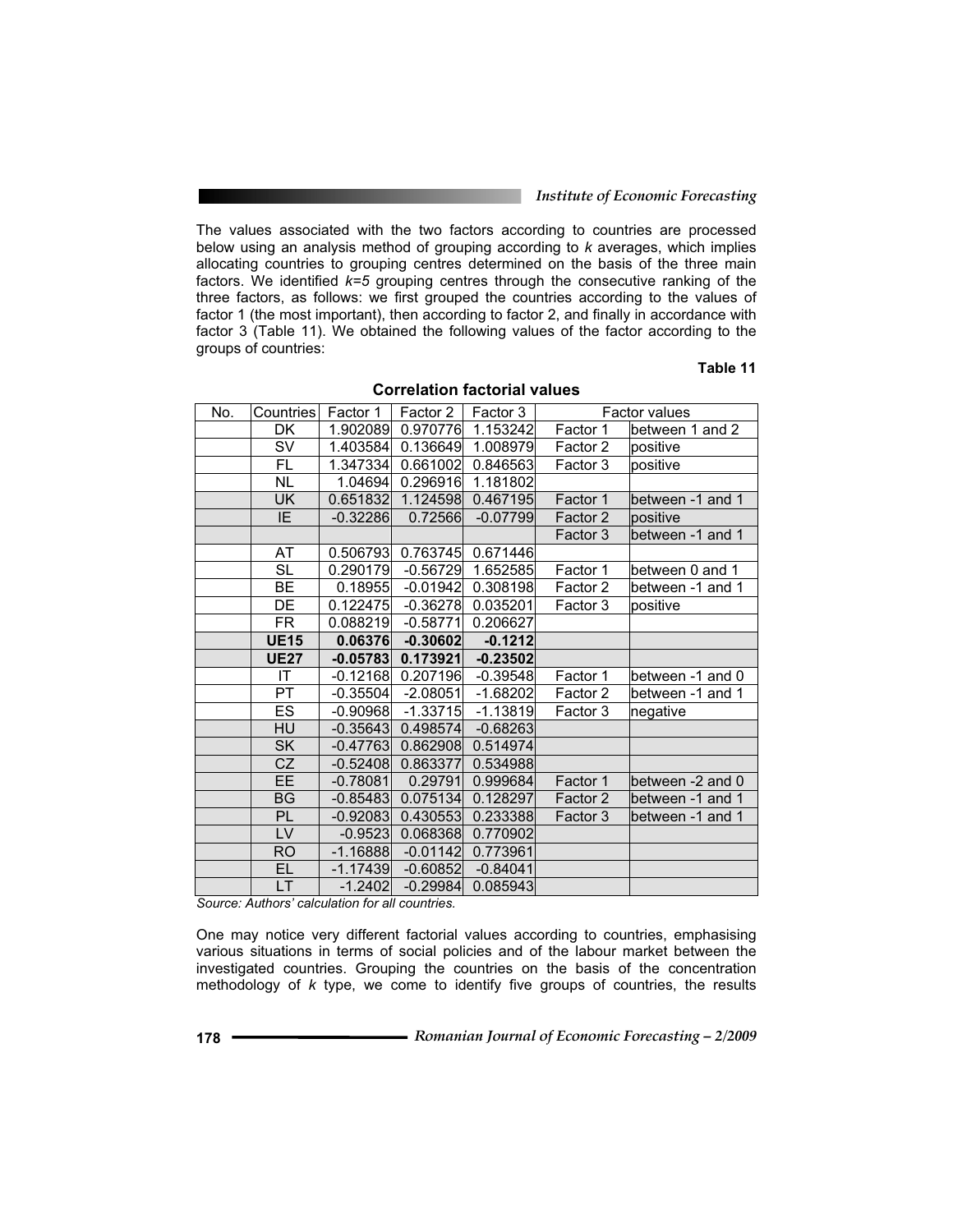obtained being similar to the results of other analyses performed in the EU member states panel<sup>20</sup>. Maintaining the above-mentioned taxonomy<sup>21</sup>, the allocation of these countries according to this analysis is:

#### **Table 12**

| Grouping the countries according to the concentration method k |           |                          |                                    |  |  |
|----------------------------------------------------------------|-----------|--------------------------|------------------------------------|--|--|
| <b>Bin</b>                                                     | Frequency | <b>Flexicurity model</b> | <b>Countries in the group</b>      |  |  |
| 0.324948                                                       | 9         | Eastern and Central      | CZ, SK, EE, LV, PL, BG, RO, LT, EL |  |  |
|                                                                |           | European                 |                                    |  |  |
| 0.615799                                                       | 3         | Mediterranean            | IT, ES, PT                         |  |  |
| 0.906651                                                       | 2         | Anglo-Saxon              | IE. UK                             |  |  |
| 1.197502                                                       |           | Continental              | DE, BE, FR, AT, SL                 |  |  |
| More                                                           | 4         | Nordic                   | DK, SV, NL, FL                     |  |  |

*Source: According to authors' calculations based on average and variance.* 

Te graphic representation of grouping the countries is based on the correlations between essential factors, namely:

**Factor 1** – Advanced forms of internal flexibility and security and **Factor 2** – External flexibility;

**Factor 1** – Advanced forms of internal flexibility and security and **Factor 3** – Basic forms of functional flexibility.

**Figure 7** 





*Source: Authors' calculation based EWCS.*

*<sup>20</sup> European Commission,* Employment in Europe 2006 and 2007. *<sup>21</sup> Boeri (2003).*

֦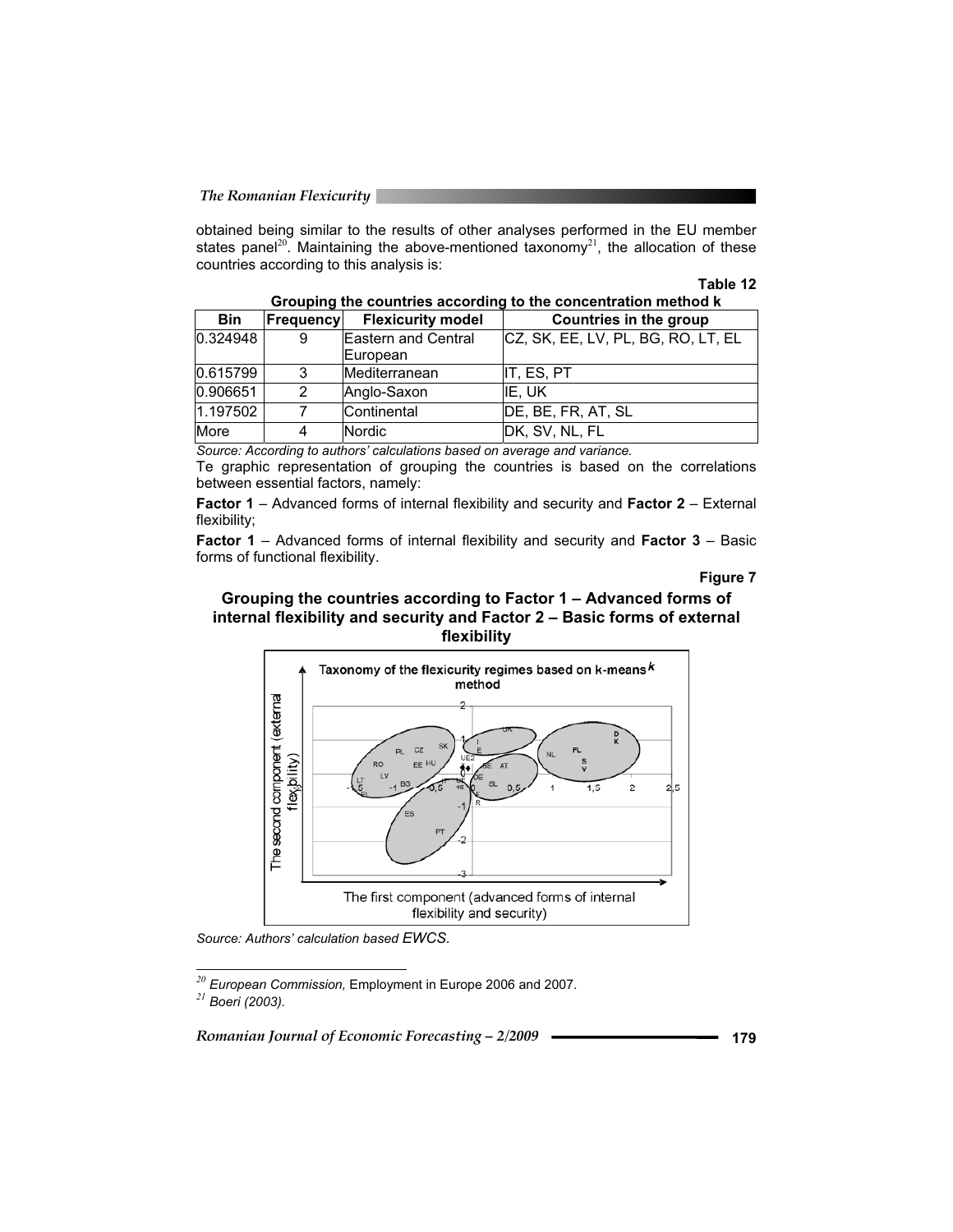The circles in the representation delimitate the groups of countries according to the *k* concentration method as presented in Table 11.

The comparative analysis confirms the results obtained by the *k* concentration method in identifying the groups of countries. In both correlations, the Eastern and Central European group of countries includes the largest number of countries. On this position, the aspects that characterize Romania are: *low internal flexibility, low security, external flexibility on the middle European line.*

**Figure 8** 





*Source: Authors' calculation based on EWCS. data.* 

The graph indicates a positive positioning of Romania in terms of functional flexibility, together with other Central and Eastern European countries.

# **3. Conclusions**

As it was expected, there are huge differences between the EU27 member states regarding the performance of their labour markets.

Te poorest performances are recorded by the Eastern and Central European countries, which include seven member states since 2004, as well as the newest member states, Romania and Bulgaria. In general, their labour market is a rigid one, characterised by low mobility, high long-term unemployment rate and low employment rate for the population aged 55 and over. Also, these countries are facing low social

**<sup>180</sup>***Romanian Journal of Economic Forecasting – 2/2009*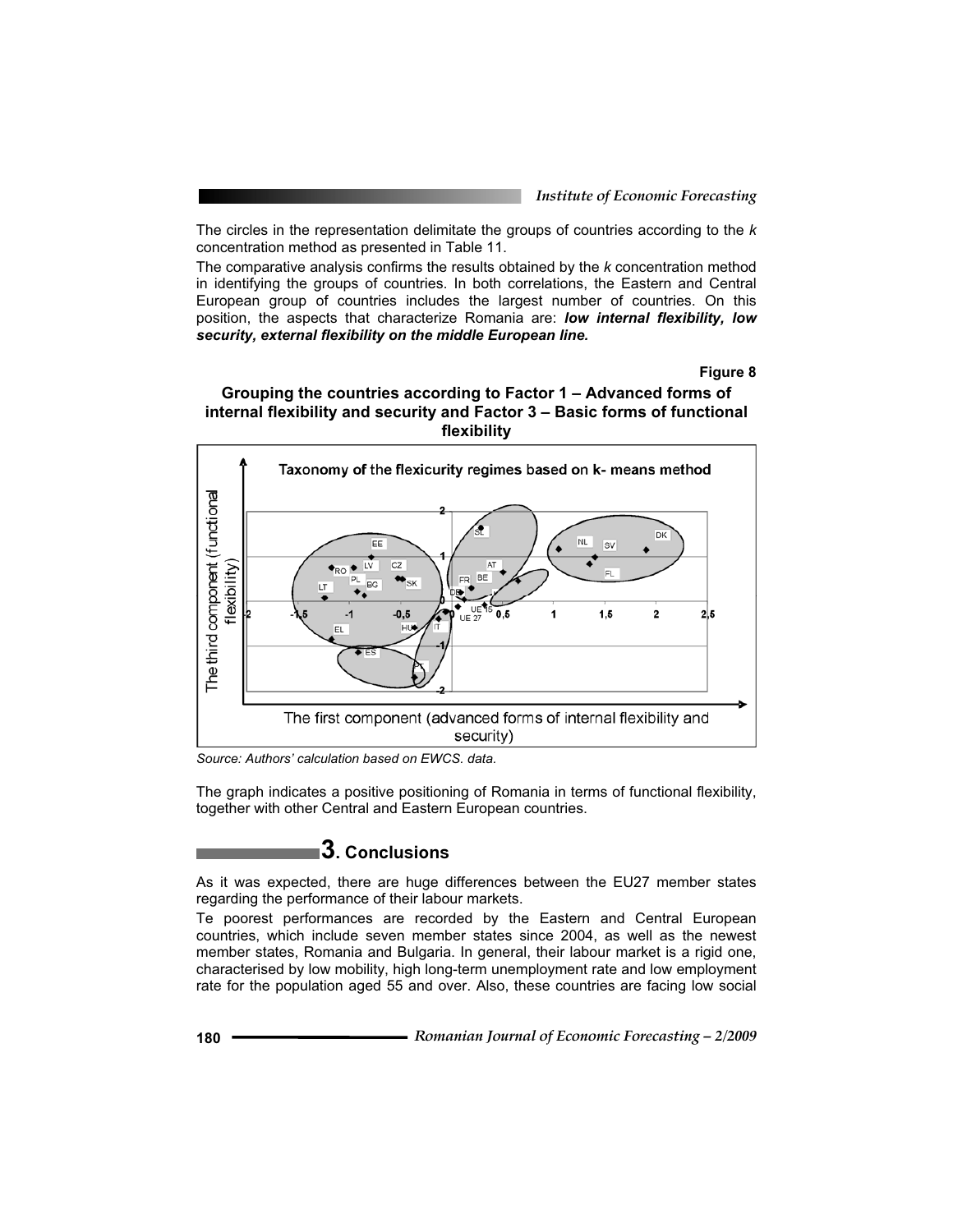protection, and very low participation in education and training programmes for the population, including lifelong learning.

All these converge to a relatively low adaptability of labour markets, the idea being that there is a need for these countries to focus on labour market flexibility and increase in employment security, in general.

In particular, the following major tasks are identified for Romania:

- To improve the position of employees with fixed period work contracts and to standardise wage remuneration conditions;
- To progress in ensuring employment protection, starting from the basis until ensuring a complete protection, according to the length of employment;
- To facilitate access to vocational training, including the creation of special funds for training, correlated with financial support or fiscal loans;
- Efficient active policies in the field of the labour force, starting from increasing the role of public employment services, the direct support granted to the unemployed or other categories of persons;
- An increased social security, by means of unemployment benefits and stimulating social assistance systems.

# **References**

- Bălan-Nicolae Mariana, Vasile Valentina (2008), "Impact of globalisation on the evolution of the demographic phenomenon"*, Romanian Journal of Economic Forecasting*, IX(4): 174-195, Romanian Academy, National Institute of Economic Researche, Institute of Economic Forecasting, The Expert Publishing House, ISSN 1582-6163.
- Boeri Tito, Conde-Ruiz Iganacio, Galasso V (2006), *The Political Economy of Flexicurity*, FEDEA Documento de trabajo 2006-16.
- Cazes Sandrine, Nesporova Alena (2006), "Combining flexibility and security for employment and decent work in the western Balkans"*, South-East Europe Review,* 2: 7 – 24.
- Ciucă Vasilica, Paşnicu Daniela, Son Liana, Iordan Marioara (2008), *Defining Flexicurity from the EU strategic perspective and harmonising with the partners' social point of view*, Editura Agora, ISBN 978-973-8295- 63-6.
- Eamets, R., Masso, J. (May 2004), *Labour Market Flexibility and Employment Protection Regulation in the Baltic States,* IZA DP No. 1147.
- Madsen Per Kongshøj (2006), *Flexicurity A new perspective on labour markets and welfare states in Europe*. CARMA Centre for Labour Market Research Aalborg University, CARMA Research paper 2006:1.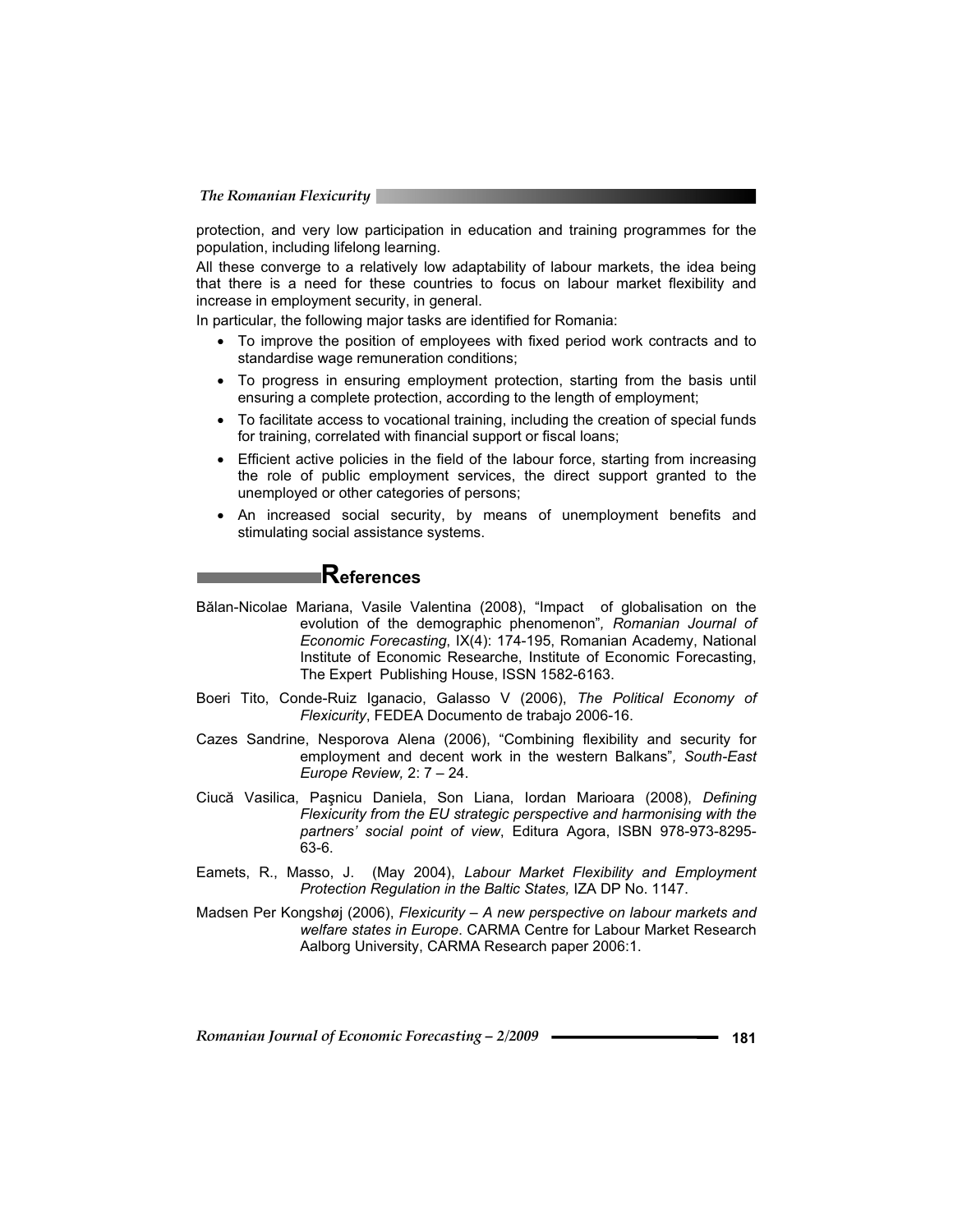- Nardo, M., Saisana, M., Saltelli, A., Tarantola, S., Hoffman, A., Giovannini, E. (2005), *Handbook on Constructing Component Indicators – Methodology and User Guide*, OECD Statistics Working Papers 2005/3.
- Paşnicu Daniela (2005), *Instituțiile centrale și locale în dezvoltarea economică și protecția socială*, Editura Tribuna Economica, ISBN 973-688-029-X.
- Standing Guy (2003), *The Decent Work Enterprise: Employee Security and Dynamic Efficiency,* International Labour Office, Geneva May 2003 International Labour Organization 2003 ISBN 92-2-114271-X.
- Tangian Andranik (2007), *European flexicurity: Concepts and consistent policies*, Hans Böckler Foundation, D-40476 Düsseldorf, Germany.
- Tangian Andranik (2006), *European flexicurity: Concepts (operational definitions), methodology (monitoring instruments), and policies (consistent implementations),* WAND-Diskussionpapier Nr. 148, October 2006.
- Tangian Andranik (2007), *Flexibility–Flexicurity–Flexinsurance: Response to the European Commission's Green Paper "Modernising Labour Law to st*

Meet the Challenges of the 21 Century" WAND- Diskussionpapier Nr. 149, January 2007.

- Tros F. (2004a), *Towards "flexicurity" in policies for the older employees in EUcountries?,* IREC Conference 2004 Utrecht, August 2004 Hugo Andnzheimer Institute, Univerandty of Amsterdam, The Netherlands
- Tros F. (2004b), *'Flexicurity' and HR-policies for the older employees*, WP for the Workshop TLM-Work Package 7 'Active retirement' Alcala, June 2-3 2004, Alcala, Updated September 2004.
- Wilthagen T. (1998), *Flexicurity: A New Paradigm for Labour Market Policy Reform?,* März 1998 ISSN Nr. 1011-9523.
- Wilthagen T. Tros F., Lieshout Harm van (2003), *Towards "flexicurity"?: Flexibility and*  security in EU member states. Paper prepared for the 13<sup>th</sup> World Congress of the International Industrial Relations Association (IIRA), Berlin September 2003.
- \*\*\* Comunicarea Comunităților Europene, *Învățarea continuă în serviciul* cunoștințelor, creativității și inovației, Comunicare a Comisiei către Consiliu, către Parlamentul European, către Comitetul Economic și Social European și către Comitetul Regiunilor, SEC (2007) 1484.
- \*\*\* European Foundation for the Improvement of Living and working Conditions (2007), *Approaches to flexicurity: EU models*, Luxembourg: Office for Official Publications of the European Communities.
- \*\*\* European Commission, *Employment in Europe 2006.*
- \*\*\* European Commission, *Employment in Europe 2007.*